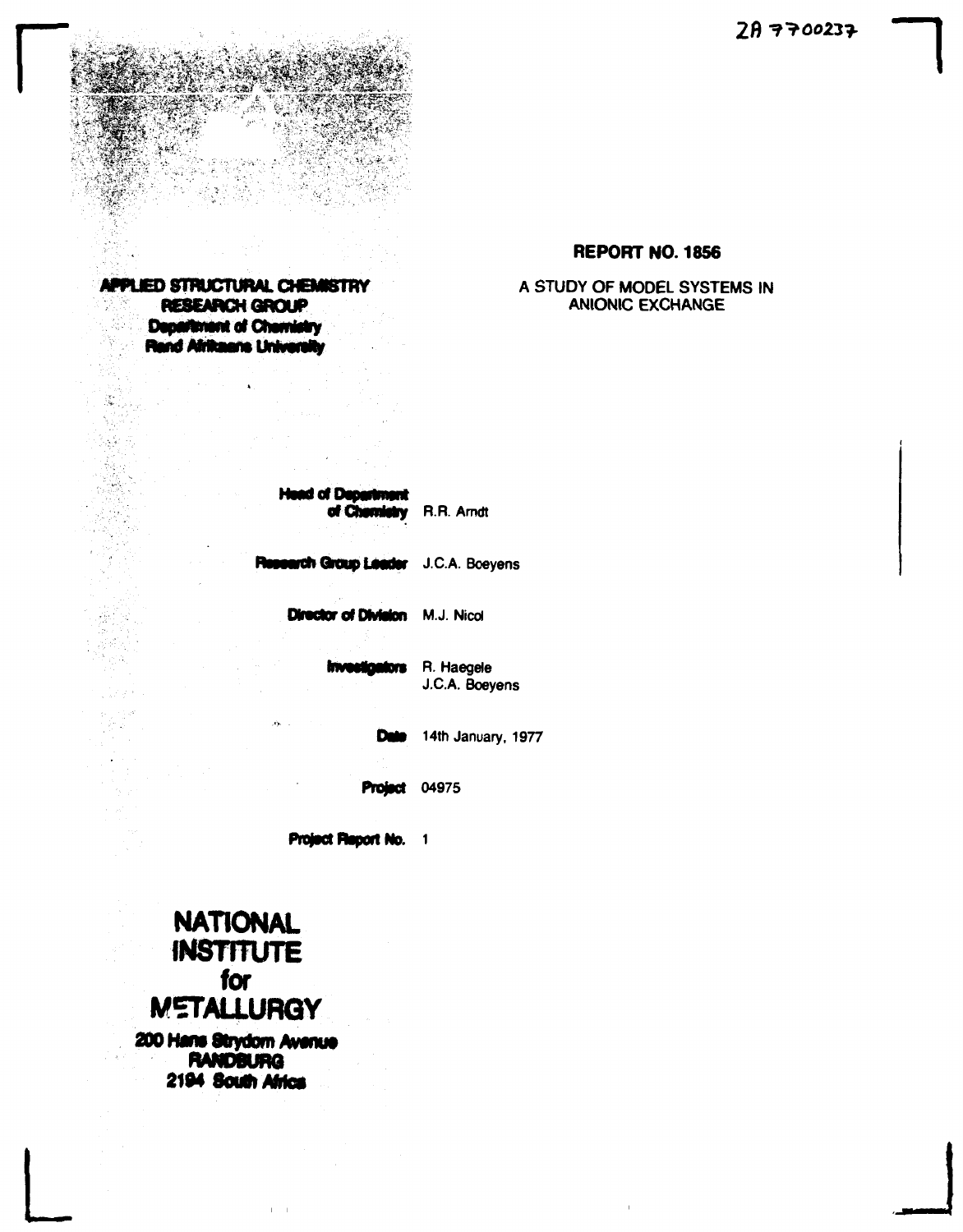

**1** 

# **NATIONAL INSTITUTE FOR METALLURGY**

**Report No. 1856** 

**A STUDY OF MODEL SYSTEMS IN ANIONIC EXCHANGE** 

**14th January, 1977** 

**Investigators R. Haegele J.C.A. Boeyens** 

**ISBN 0 86999 264 3**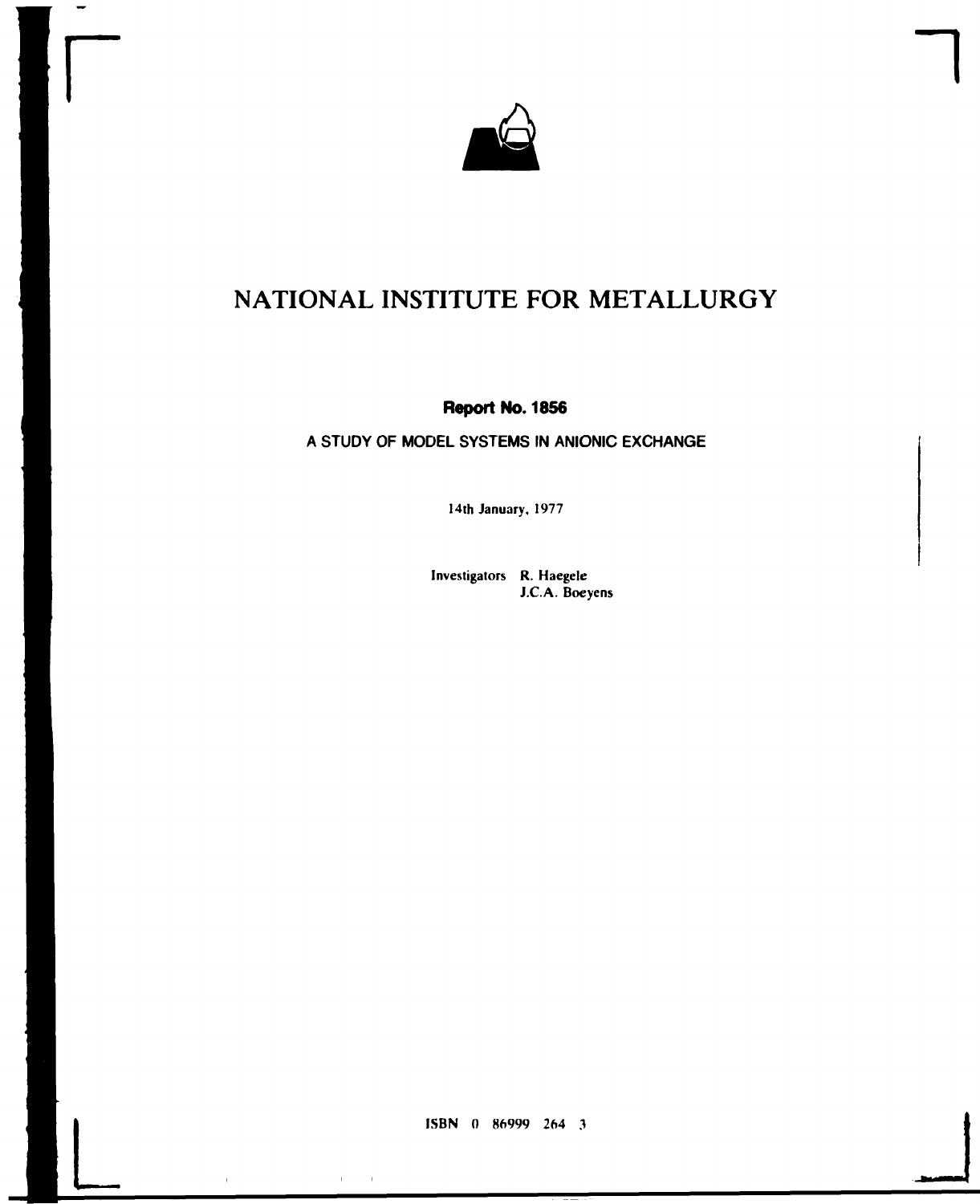#### **SYNOPSIS**

**Preliminary experiments are reported on the preparation and characterization of anionic**  sulphate and chloride complexes of UO<sub>2</sub><sup>+</sup> and iron(III), benzyl-trimethylammonium cation being **used as i model substance for the simulation of positive sites in an anionic-exchange resin.** 

The structure of  $(BTMA)$ ,  $[UD<sub>2</sub>C1<sub>3</sub>-O<sub>2</sub>-CL<sub>3</sub>UD<sub>2</sub>]$ . a binuclear uranyl-peroxocomplex that has **not been reported in the literature, was elucidated by single-crystal X-ray examination, and is described and discussed.** 

#### **SAMEVATT1NG**

**Daar word vcrslag gedoen oor voorlopige eksperimente in verband met die bereiding en**  karakterisering van anioniese sulfaat- en chloriedkomplekse van UO<sup>2+</sup> en yster(III) met bensieltrimetielammoniumkatioon as 'n modelstof vir die simulering van positiewe terreine in 'n **anioonuitruilhars.** 

Die struktuur van (BTMA), [UO<sub>2</sub>CI<sub>3</sub>-O<sub>2</sub>-CI<sub>3</sub>UO<sub>2</sub>], 'n tweekernuranielperoksokompleks **waaroor daar nog nie in die literatuur verslag gedoen is nie, is toegelig deur \*n enkelkristal-X-straalondersoek en word beskryf en bespreek.**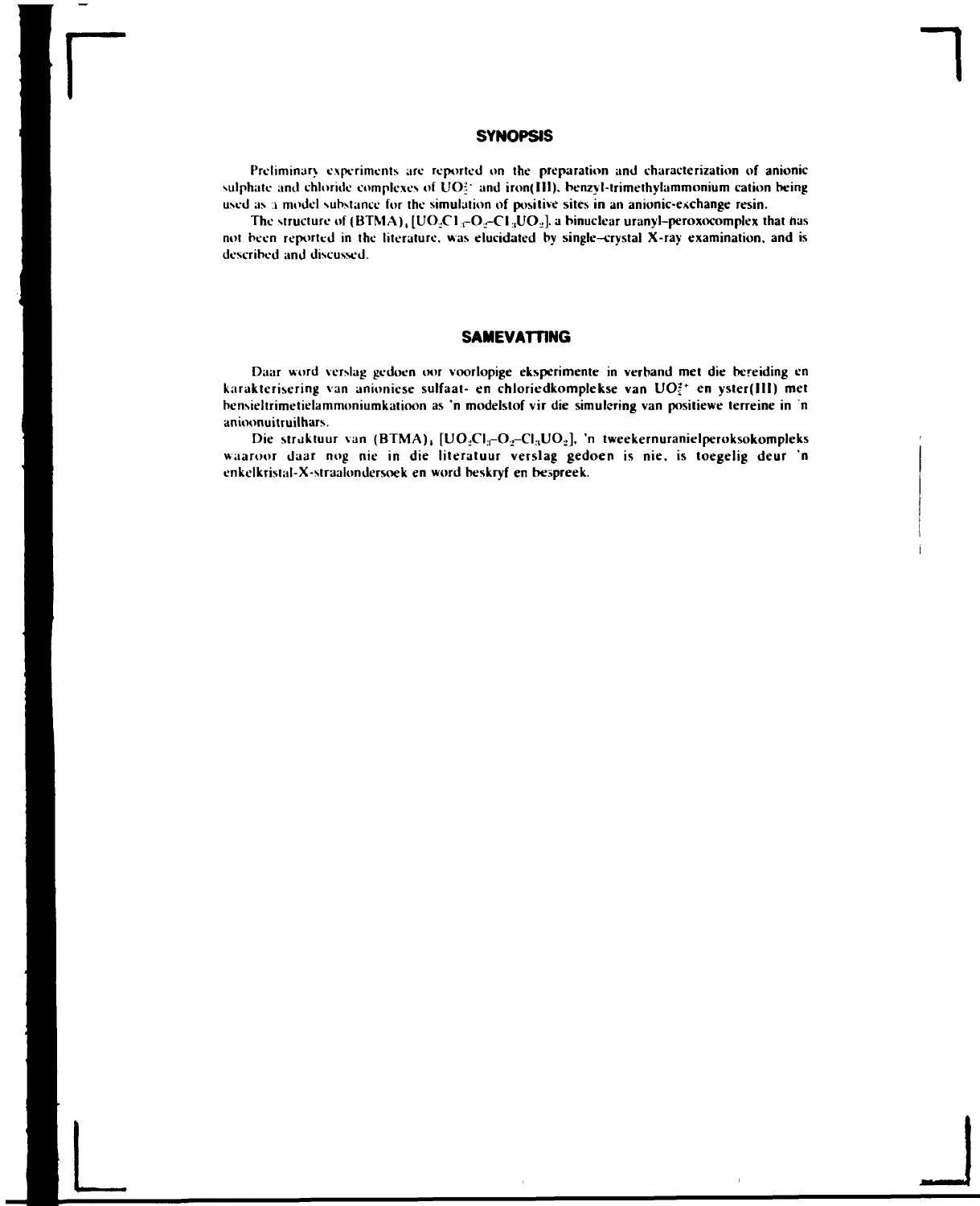# **CONTENTS**

 $\sqrt{2}$ 

 $\overline{\phantom{a}}$ 

| 1. SULPHATOCOMPLEXES AND CHLOROCOMPLEXES OF UO3: AND IRON(III).                                  |                         |
|--------------------------------------------------------------------------------------------------|-------------------------|
|                                                                                                  |                         |
|                                                                                                  |                         |
|                                                                                                  |                         |
|                                                                                                  | $\overline{\mathbf{3}}$ |
|                                                                                                  |                         |
|                                                                                                  | $\overline{4}$          |
|                                                                                                  | $\overline{\mathbf{4}}$ |
|                                                                                                  | 5                       |
|                                                                                                  |                         |
|                                                                                                  |                         |
| Table 1 Fractional atomic coordinates $x, y, z$ , and temperature parameters U of the asymmetric |                         |
|                                                                                                  | 8                       |
| Table 2 Some distances and angles in the structure of $(BTMA)_4[UQ_2Cl_3-O_4-Cl_3UO_2]$          | 9                       |
| Appendix The data-reduction routine, and attempts to synthesize the peroxocompound  15           |                         |

# **LIST OF ILLUSTRATIONS**

| Figure 1 |                                                                               |  |
|----------|-------------------------------------------------------------------------------|--|
| Figure 2 |                                                                               |  |
| Figure 3 | Comparison of the infrared spectra of some compounds containing $UO_2^{2+}$ , |  |
|          |                                                                               |  |
| Figure 4 |                                                                               |  |
| Figure 5 |                                                                               |  |
| Plate I  |                                                                               |  |
|          |                                                                               |  |

 $\mathbf{1}^{\mathbf{1}}$ 

 $\mathcal{A}^{\mathcal{A}}$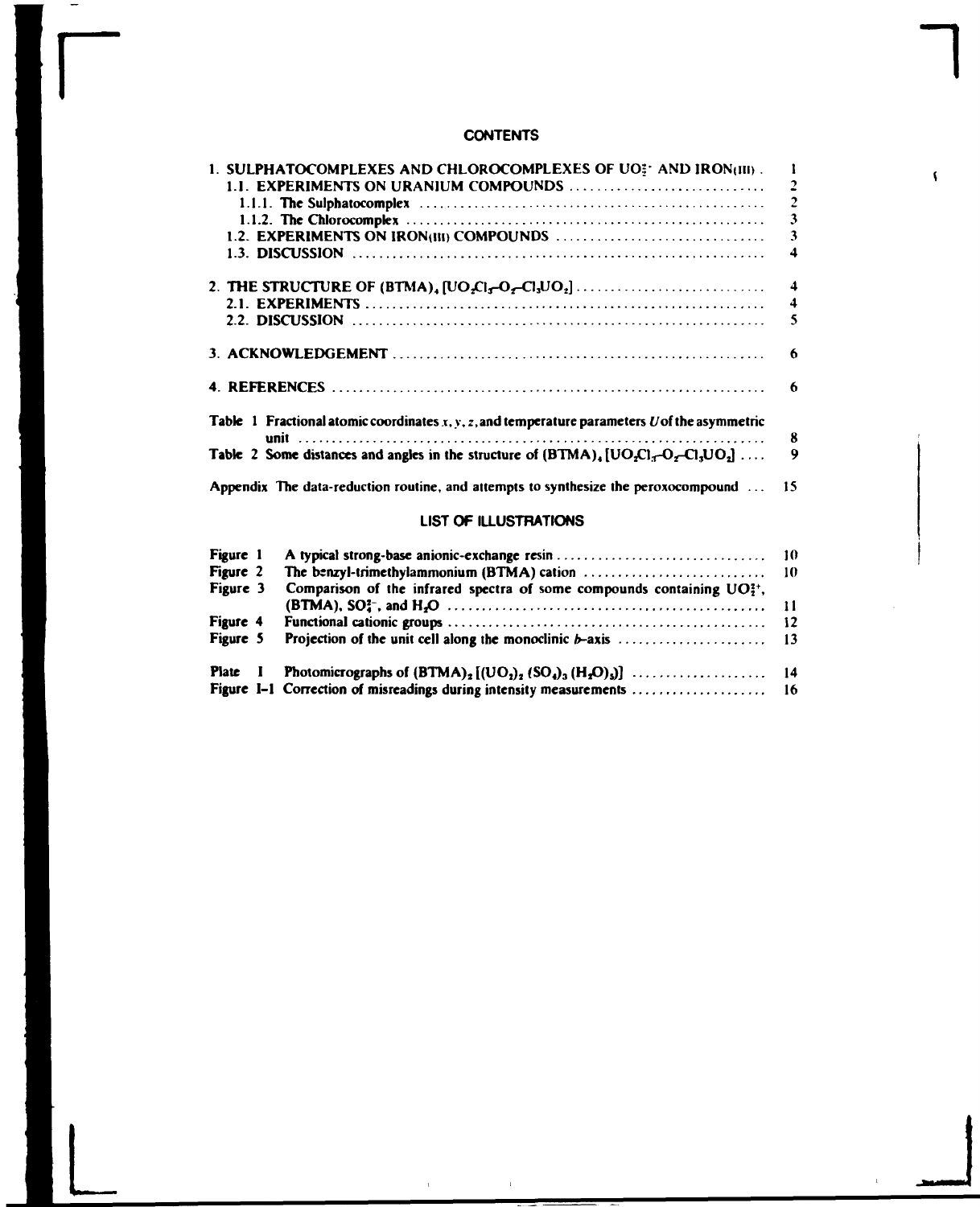#### **1. SULPHATOCOMPLEXES AND CHLOROCOMPLEXES OF UO<sup>2</sup> AND IRON(III)**

**A sound understanding of ion-exchange processes requires a detailed knowledge of the ions involved and of the mechanism by which these are bound on the matrix of the exchange resin. For instance, the anionic uranyl species that feature in the concentration of uranium by strong-base resins have never been positively identified, and neither have the anionic complexes of iron(III). which compete with uranium for resin sites and are thus detrimental to the efficient and economically important recovery of the latter by this technique. There is good reason for the assumption that the complexes formed between anionic uranyl and related species and suitably selected compounds, which are similar to the functional groups of the resin, should correspond closely to the products that form on a resir. during ion exchange.** 

**Uranium-containing ores or residues are leached with sulphuric acid. The leach liquor, which has**  a pH value of about 1.5 and contains 3 g of UO<sub>3</sub> or less per litre, is passed through an anionic-exchange **resin having functional groups mainly of the quaternary ammonium type. In this way. uranium is retained selectively in the form of its uranyl-sulphatocomplexes. the only other interfering metal**  species – besides real poisons, e.g., the  $[Co(CN)_6]^3$  complex – being the corresponding **iron( lll)-sulphatocomplexes. However, since these species are less tightly bound to the resin, they are displaced by the uranium complexes in the course of the loading process, thus playing a hampering**  role only if they are present in high concentration. As previously reported<sup>1</sup><sup>3</sup>, the uranium is finally **eluted by a mixture of NH,NO, and HNO, .** 

**The retention of uranium species on the resin is favoured by an increase in pH value, which reduces the competition of HSO,. However, in practice, the pH value should be kept below 3.5since, otherwise, precipitation of accompanying metals occurs. The most favourable SO-; concentration is two parts of SO, to one of uranium, since higher ratios prevent a uranium loading of 100 per cent**  owing to the competition from  $SO_4^+$  for the resin sites. Temperature has no effect on the equilibrium **loading<sup>1</sup> .** 

The uranium-sulphatocomplexes are of the type  $[UO<sub>0</sub>(SO<sub>0</sub>)<sub>n</sub>]^{2-2n}$ , with  $n=1, 2,$  or 3, in **equilibrium with one another and with both** *VOV* **and SO-; . In aqueous solutions having a pH value of less than 3, the neutral**  $\mathbf{UO}_2\mathbf{SO}_4$  **predominates<sup>5–7</sup>, only a minor proportion of**  $[\mathbf{UO}_2(\mathbf{SO}_4)_2]^2$  **being present, which gradually increases with increasing pH value". In spite of the fact that only these two species are present, there is general agreement that the particle finally bound to the positive resin sites**  is  $[UO_2(SO_i)]$ <sup>1</sup>, although the possibility that this is the biselphatocomplex is not totally discarded<sup>9</sup>.

**The mechanism proposed to account for this fact consists of the following four steps""' in which**  the functional group of the resin is designated by  $R^*$ :

- **(1) saturation of the positive resin sites with the excess sulphate**   $2R' + SO_1^2 = 2R'$  ...SO<sub>1</sub><sup>2</sup>.
- **(2) formation of the neutral uranium complex in solution**   $UO_2^2$ <sup>+</sup> + SO<sup>2</sup> = [UO<sub>2</sub>SO<sub>1</sub>],
- **(3) easy passage of the neutral uranium complex into the resin phase without the hindrance of a Donnan potential and subsequent association of this complex with the bound SO<sup>J</sup> , in a topochemical reaction.**

$$
\frac{2R^{3} \dots SO_{1}^{2}}{2R^{3} \dots SO_{1}^{2}} + [UO_{2}SO_{1}] = \frac{2R^{3} \dots SO_{1}^{2}}{2R^{3} \dots SO_{1}^{2}} \dots [UO_{2}SO_{1}],
$$
 and

**(4) formation of the ionic pair consisting of the resin site and the uranium-sulphatocomplex in the resin phase** 

*2R:.*   $\left[\left[\right]\right]^{n}$  {UO<sub>2</sub>(SO<sub>1</sub>)<sub>3</sub>}<sup>1</sup> . *2R"*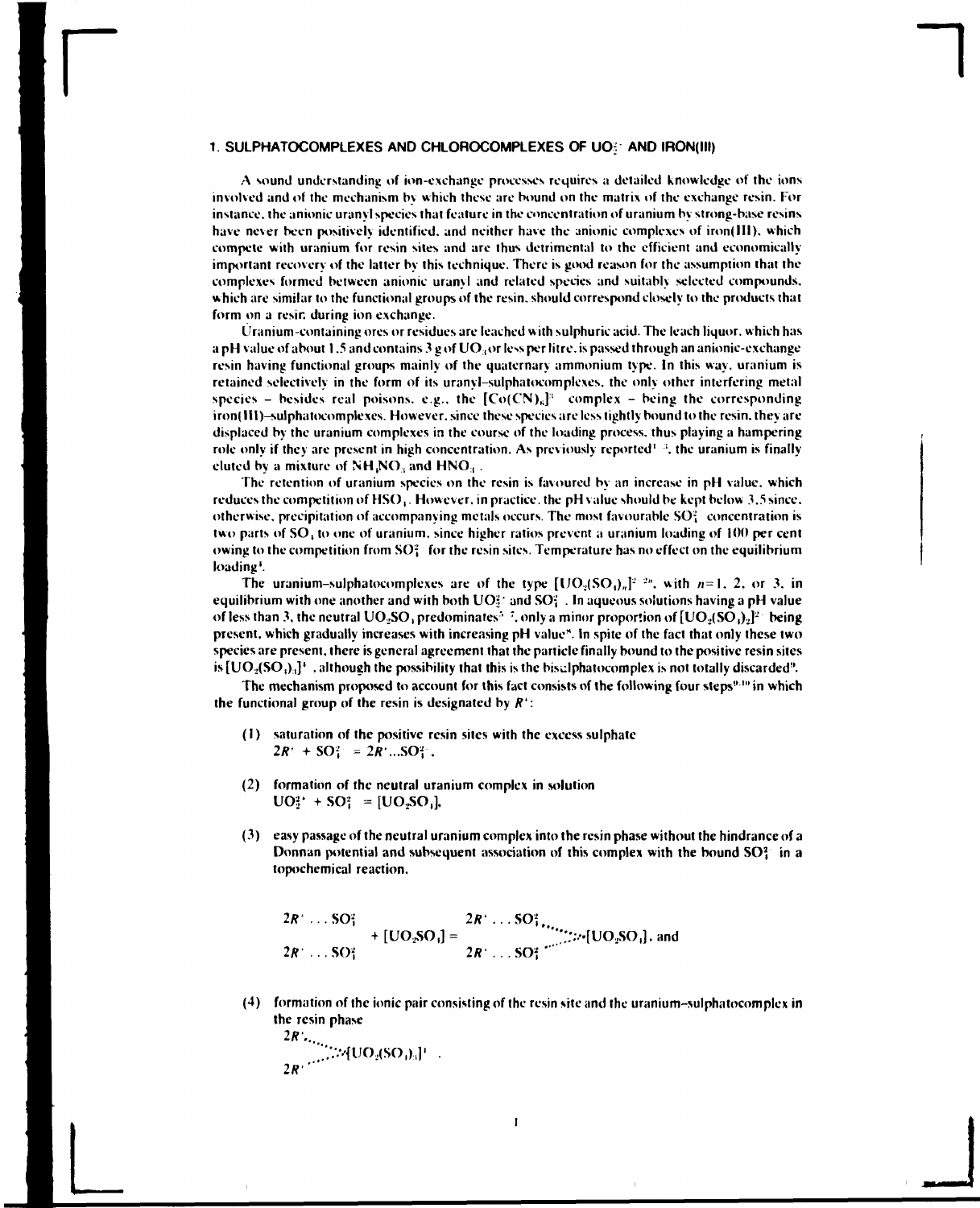#### **MODI I SYS IT. MS IN ANIONIC i:.\(.TIAN(it: .**

**If this mechanism is correct, it requires the accommodation of four positive resin sites. These sites must be suitably positioned to fulfil the steric requirements for complex formation and to afford a balanced charge distribution after the ion pair has formed. Because of the random crosslinking, the ion-exchange resin, e.g.. of the type shown in Figure 1, primarily has a disordered structure. However, owing to the flexibility of the chains, some short-range order can certainly be imposed by the presence**  of the uranium sulphatocomplex, though under loss of entropy.

**So that the uranium-complex species involved and the kind of arrangement of the resin in relation to this species can be elucidated, it seems appropriate to synthesize suitable model substances and to study their crystalline state, e.g.. by single-crystal determination of the structure. This method is justified, even if the arrangement in the crystal is influenced by packing effects: the short-range order in the real resin should account for similar effects. The anionic uranyl-sulphatocomplexes so far**  reported in the literature for which the crystal structure has been determined (e.g., by Ross and **Evans") contain mainly small inorganic cations. Thus, although the formulae for these compounds may provide some hint about the possible composition of the complexes, their arrangement in space is certainly different from that expected for larger, organic cations. On the other hand, the only results that have been published for those compounds are the results of spectroscopic methods on solutions**  (e.g., Lipovskii and Kuzina<sup>12</sup>). These findings did not seem to be complete enough to account for what **actually happens on the site of an exchange resin. The same argument holds good for purely**  spectroscopic studies on resin-bound UO<sup>2</sup> species<sup>13</sup>.

Therefore, it was decided to start experiments in the system  $R'-UO_2^2$ -SO $_4^2$ -H<sub>2</sub>O, use being **made of benzyl-trimethylammonium (BTMA), which is readily available in the form of its chloride salt. This cation constitutes a close analogue of the functional group of strong-base polystyrene resins (see Figure 2).** 

**Parallel experiments were carried out with iron(III). In this system, no bisulphate complexes are formed in the region considered below a pH value of 3. the only non-positive species being**  monovalent anions". These might be  $[Fe(SO<sub>1</sub>)<sub>2</sub>]$ , or, as claimed in a study on adsorption equilibria by anion-exchange resins<sup>11</sup>, a mixed hydroxo-sulphatocomplex of the form [Fe(OH)<sub>i</sub>SO<sub>1</sub>].

#### 1.1. Experiments on Uranium Compounds

**The general procedure for the preparation of compounds in the system mentioned involved the mixing of aqueous solutions of UO\_.SO,-3': H.O and (BTMA) CI or (BTMA** *)SO,* **in molar ratios of I to 2 or 1 to 4. and evaporation of the solutions — on some occasions by gentle heating initially — until some solid formed. In some instances, methanol was used as a solvent for the (BTMA) salt to facilitate the crystallization of a product. In all the experiments, the pH value was kept below 3,5. For the attainment of very low pH values, small amounts of sulphuric acid were added, which simultaneously**  offered additional  $SO_1^2$  ions to form complexes with  $UO_2^2$ ; for which latter purpose  $Na_2SO_3$  was also used. The possible interference from chloride was excluded, either by addition of  $SO<sub>4</sub><sup>2</sup>$  ions in the form of  $Ag<sub>2</sub>SO<sub>3</sub>$ , after which precipitation of AgCI took place, or by the initial use of  $(BTMA)<sub>2</sub>SO<sub>3</sub>$ instead of (BTMA)Cl. The former compound was prepared by addition of Ag<sub>2</sub>SO<sub>1</sub> to a solution of the **latter, and filtration and evaporation to dryness or precipitation with acetone. Commercially available chemicals of reagent grade were used throughout.** 

#### *1.1.1. The Sulphatocomplex*

**In all of the seven experiments carried out. the first substance to be formed out of solution was a light-yellow compound soluble only in water but not in any of the organic solvents more generally used, except dimethyl-sulphoxide. which, however, was disregarded as a suitable medium for ^crystallization since it is a strongly comple.xing agent. This first substance formed very thin, hair-like crystals that showed a strong tendency towards intergrowth (see Plate I). These crystals were not suitable for single-crystal X-ray diffraction, and subsequent attempts to grow larger specimens, either by slow evaporation of aqueous solutions or by slow diffusion into acetone, were not successful, although the latter method seems to be promising (see Plate I). However, the reerystallized products have not been conclusively identified with the original.** 

**From the appearance and behaviour of this product, it is obvious that the same compound formed in all the experiments. Analyses of three samples yielded slightly different results, that of the possibly purest substance being in accordance with the formula**  $(BTMA)_2$  $[(UD_2)_2(SO_1)_3(H_2O)_5]$ **, and displaying a ratio of sulphur to uranium of 1.5 (uranium found 39,8 per cent, uranium calculated 39.08 per cent, sulphur found 7.54 per cent, sulphur calculated 7.88 per cent, carbon found 19.2 per**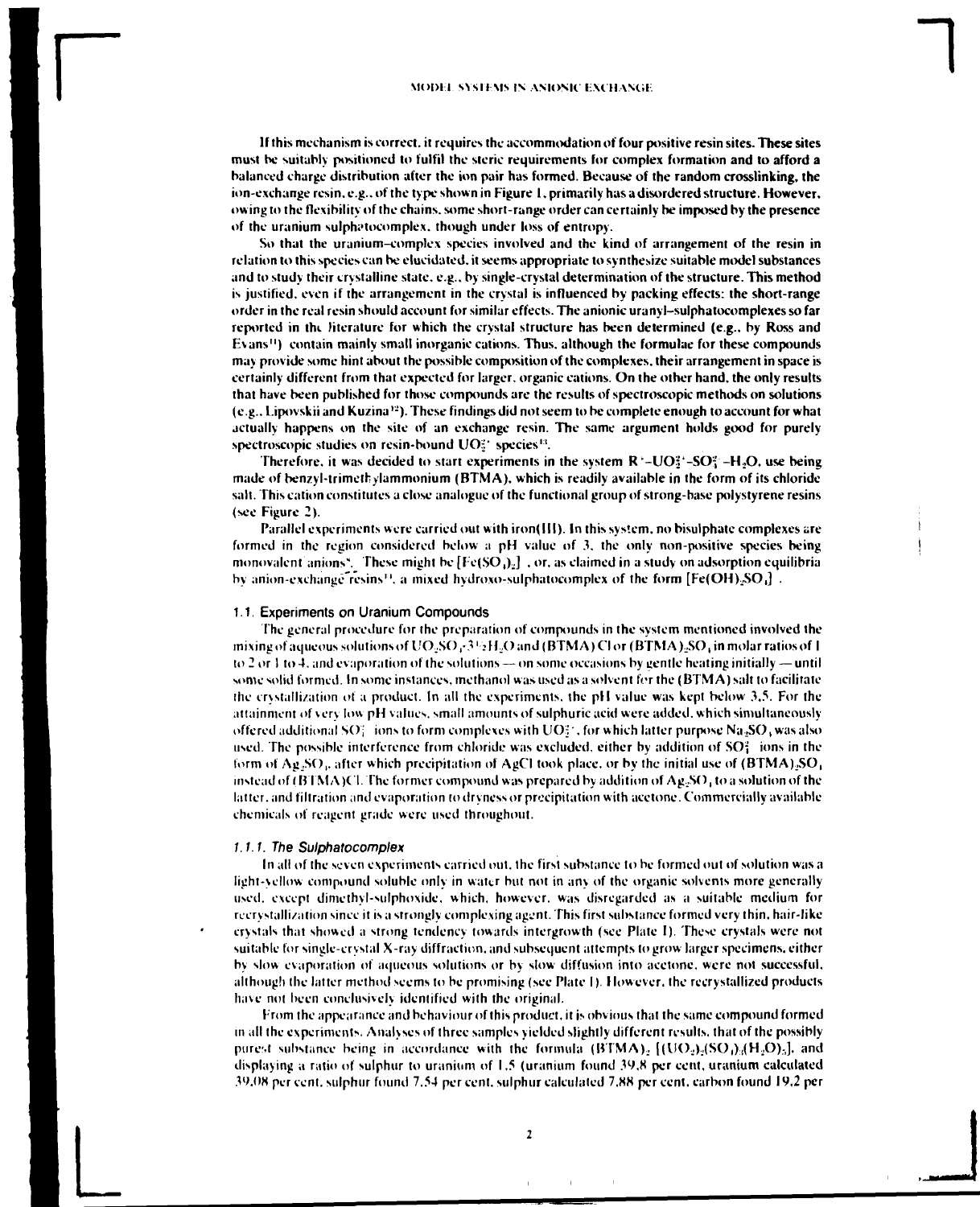**cent, carbon calculated 19.70 per cent). Compounds of this composition are known from the**  respective  $NH$ ; and  $K^+$  salts<sup>11</sup>, but a binuclear arrangement of the UO.. groups is not necessarily **implied. The water of crystallization showed up clearly in the infrared spectra (broad strong bands at 3400 and 1640cm '). as well as in the diffcrential-thermal-anaiysis (DTA) diagram, where it was recorded at temperatures somewhat higher than 100°C. The diagram also revealed that no melting occurs before decomposition at about 370 °C.** 

**In the infrared spectra (see Figure 3). a group of very strong peaks was observed at wavenumbers between 1260 and 1020cm '. which were assigned to sulphate ligands. This result accords qualitatively with what was observed for UO..SO,, and what is reported in the literature". Compared with (BTMAJ; SO, (strong band centred at 1130 cm '). a shift to lower wavenumbers has taken place, as well as splitting, certainly due to bonding between SO,-oxygen and uranium. Sharp peaks at 850**  and 930 cm<sup> $+$ </sup> were assigned to the symmetrical and asymmetrical vibrations of the  $UO<sub>2</sub><sup>2</sup>$  in accordance with those described in the literature<sup>12.15</sup>.

In the solutions, which contained SO<sub>1</sub> as the only anionic species, a yellow compound formed as **an amorphous, glassy solid. Short-range order was shown to exist by rings on a Laue photograph, as well as by partial birefringence. Attemp'- to cause crystallization by heating, cooling, or seeding with crystals were unsuccessful. The influence of the chloride ions upon the crystallization of this compound is not yet understood.** 

#### *1.1.2. The Chlorocomplex*

**For the experiments in which (BTMA)CI was used, a second compound formed after the yellow sulphate complex as light-green, well-shaped crystals that were soluble in water, less readily soluble in methanol, and melted at 190°C. Single-crystal X-ray photographs showed them to be monoclinic**  with  $a = 10,37$  A,  $b = 8,97$  A,  $c = 15,32$  A, and  $\beta = 97,5^{\circ}$ , the probable space group being Cc or C2/c. Although the composition of this compound is not yet fully known, the absence of  $SO<sub>4</sub><sup>-</sup>$  in qualitative **and quantitative analysis and also in the infrared spectra, and the qualitative presence of chloride indicated that it is likely to be a chloride complex of uranyl, probably of the kind** 

## $(BTMA)_{2}$   $[UO_{2}Cl_{4}(H_{2}O)_{n}]$

**with ambiguity regarding the water content. This formulation is in accordance with the uranium**  analysis of one of the samples (uranium found 32,0 per cent, calculated 32,6 per cent for  $n = 1$ ). Uranyl-chloride complexes of this kind are reported in the literature<sup>15–17</sup>.

From this formulation it is likely that, in the presence of Cl<sup>-</sup>, the following scheme of reaction is **true:** 

 $n(BTMA)C1 + 3 UO_2SO_1 = (BTMA)_2 [(UO_2)_2(SO_1)_3] + (BTMA)_2 [UO_2Cl_1] + (n-4) (BTMA)Cl$ .

**From the mother liquid of this chloride complex, a uranium-peroxocompound could be obtained that is described in full detail in Section 2.** 

#### **1.2. EXPERIMENTS ON IRON(HI) COMPOUNDS**

**The general procedure for synthesis of iron(III)-sulphatocomplexes was similar to that described**  for uranium. Fe<sub>4</sub>(SO<sub>i</sub>)<sub>3</sub> and 2 (BTMA)CI or (BTMA)<sub>2</sub>SO<sub>4</sub> were mixed in aqueous–methanolic **solutions, and some concentrated sulphuric acid was added. The results of three experiments can be summed up as follows:** 

In the presence of CI<sup>-</sup>, large yellow crystals, which were very easily soluble in water and **methanol, formed as the first product. In the infrared spectra, only the peaks of the organic cation were visible. Qualitative analysis showed no sulphate, but chloride was determined, which was proved by quantitative analysis. However, the analyses (iron 3,75 per cent, chloride 37,9 per cent, and carbon 13,2 per cent) do not comply with any possible formula for a chlorocomplex, giving the atomic ratio of Fe to CI to BTM A as 1 to 16 to 1,6. Single-crystal X-ray examination showed that these crystals were triclinic with**  $a = 14.75$  A ,  $b = 8.87$  A ,  $c = 7.15$  A , and  $\alpha = 92.3^{\circ}$ ,  $\beta = 90.6^{\circ}$ , and  $\gamma = 119.4^{\circ}$ .

**From the mother liquid of the chlorocomplex. a second product could be obtained that was the only product when CI was excluded initially. It formed nearly white, small, flat crystals that were readily soluble in water (forming a yellow solution), but not in methanol. The infrared spectrum showed broad water bands and bonded sulphate, but no sign of the organic cation. The quantitative analysis of ihe obviously impure substance (carbon found 0.31 per cent, iron 17,1 per cent, sulphur**  18.5 per cent) closely approximates the formula  $Fe_2(SO_1)_3$  $H_2O$  (calculated iron 19,9 per cent.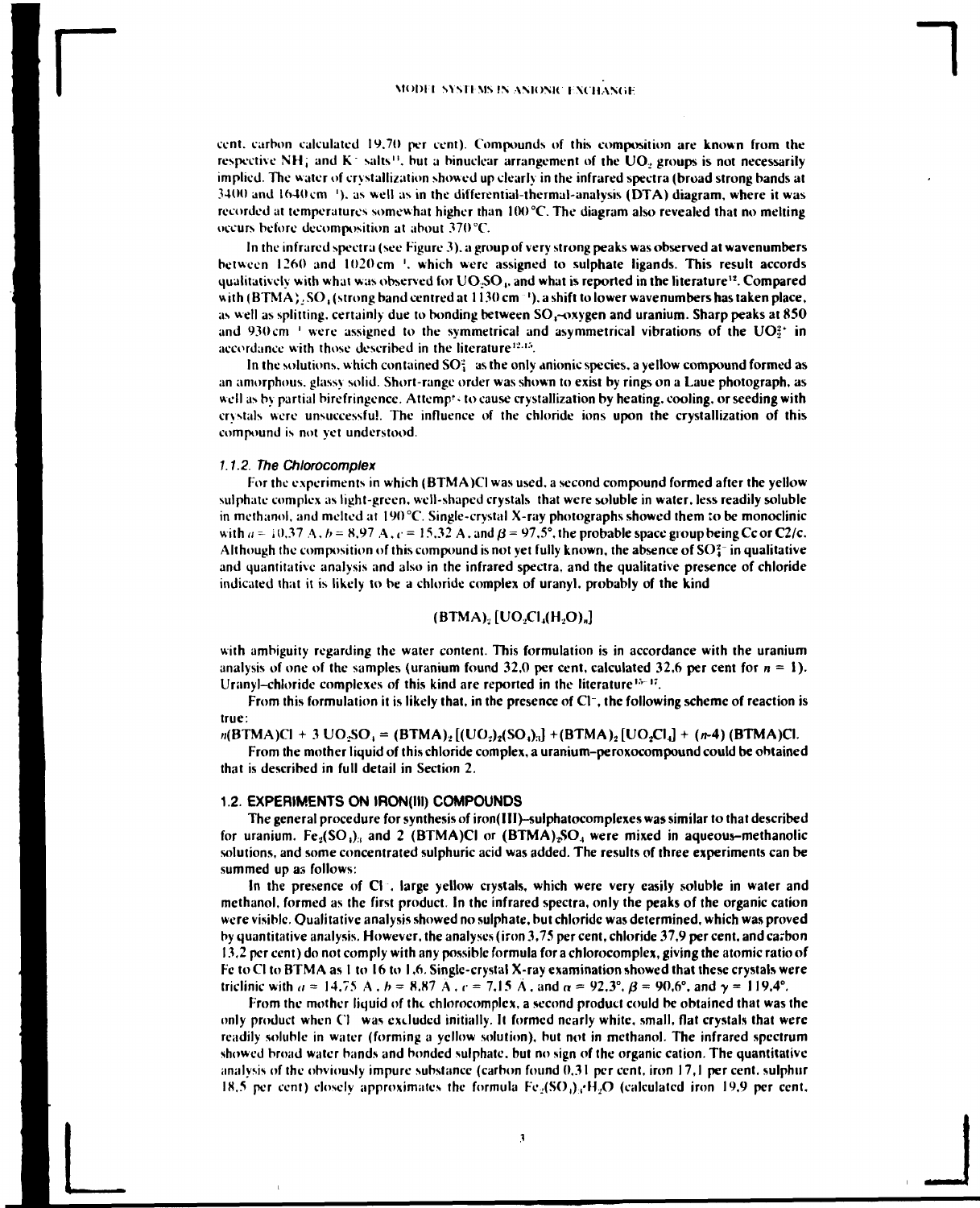**sulphur 17.1 per cent), which is a known simple hydrate. Therefore, it seems that it is difficult to prepare the kind of model substance required from the system (BTMA)'-Fe(III)-SO; -H<sub>2</sub>O.** 

#### **1.3. Discussion**

**No great progress was made in the achievement of the original aim of the project, but some insight was gained on how model systems like the one chosen should be approached. The following factors should influence any future work.** 

- **a Any interference of ions other than those belonging to the system under study should be avoided.**
- **b. Greater attention should be given to the technique of growing crystals. Unless the crystals are well developed. X-ray determination of the structure, which is the procedure adopted in this project, is impossible.**
- **c. Where the growth of suitable crystals becomes too difficult or even impossible, other cations**  *R* **should be chosen that might be more favourable in this respect, for instance, a more polar species like 4-nitro-benzyl-trimethylammonium might be considered.**
- **d. In general, cations** *R'* **that simulate the actual resin site more realistically should be introduced into the model system. So, while the adopted positive group (BTM A) is retained, the reverse side of the cation should be made as bulky and as inaccessible to the anionic complex as possible (see Figure 4).**

#### **2. THE STRUCTURE OF (BTMA), [UO,Cl,-0,-CI.UOJ**

**It is known that the peroxo-anion,** *0\* **, can act as a ligand in coordination compounds<sup>1</sup> ". All O-O**  distances in complex and simple ionic peroxides, as well as in  $H_2O_2$  seem to be the same  $P^{-23}$ , i.e., approximately 1,49 A. Coordinated  $O_2^2$  can behave as a monodentate<sup>21</sup> and as a bidentate<sup>22</sup> ligand, and might also form bridges between two cations, thus forming binuclear entities<sup>24, 25</sup>.

**Many coordination compounds of uranium( VI) prepared in aqueous solutions arc known. Their**  main characteristics consist of a linear uranyl group.  $(O-U-O)^2$ ; that is vertical to a plane in which the **other ligands are arranged. Therefore, the configuration round uranium is a tetragonal, pentagonal, or**  hexagonal bipyramid, depending on the number of ligands in the plane<sup>15, 27</sup>.

**Sound structural information on uranyl-peroxocompounds is scarce. Most such compounds were**  prepared in alkaline solution and contain only oxygen as ligands<sup>29</sup><sup>29</sup>. The structure of the simplest compound, i.e., the hydrated uranium-peroxide  $UO_i$ .  $x$ ,  $H_2O_i$ , is still unknown, its determination **obviously being prevented by the difficulties experienced in the growing of suitable crystals. As far as**  is known, the only structure already elucidated by single-crystal work<sup>22</sup> is that of Na<sub>1</sub> [UO.(O.<sub>2)</sub>.].

**In view of the theoretical interest in uranium-ligand bonding, the presentation of these results**  concerning the crystal structure of (BTMA),  $[UO_2Cl_3-O_2-Cl_3UO_2]$  is justified.

#### **2.1. Experiments**

**While the preparation of uranyl-sulphatocomplexes of the (BTMA) cation was being attempted, the title compound was formed accidentally. Fairly concentrated solutions of (BTMA)CI (in**  methanol) and  $UO_2SO_1\cdot 3\frac{1}{2}H_2O$  (in water) were mixed in a ratio of 2. Both substances were **commercial products of reagent grade, and were used without further purification About 2 per cent**  by volume of concentrated H<sub>2</sub>SO, was added, and the clear mixture was heated for about one hour. **After several days, during which the mixture stood open to the air. a sulphate complex had formed, which was then filtered off. Again, after some days, platelike, green crystals, probably consisting of a uranyl-chloride complex, formed and were filtered off. Finally, in the remaining mother liquid (which had a pH value of 0,5), orange-yellow crystals grew, which were then recrystallized from methanol. Although these crystals were stable in air when dry, they slowly became green and changed their habit after being kept in methanol for several months.** 

**The described preparation of the orange-coloured product was repeated. Its composition was not revealed until the X-ray analysis of the crystal structure, but a subsequent chemical analysis confirmed the given title formula (uranium found 34,0 per cent, calculated 34,37 per cent, chlorine found 15,1 per cent, calculated 15,38 per cent). The melting-point of the substance, which is fairly soluble in**  water, was found to be about  $190^{\circ}$ C. In addition to the peaks due to the organic cation and to the asymmetric uranyl vibration<sup>26</sup> at about 930 cm  $^{-1}$ , the infrared spectrum showed a strong absorption at **about 905 cm ', which might be assigned'" to the stretching frequency of the peroxo-group O-O (890cm ' for H,Oa).**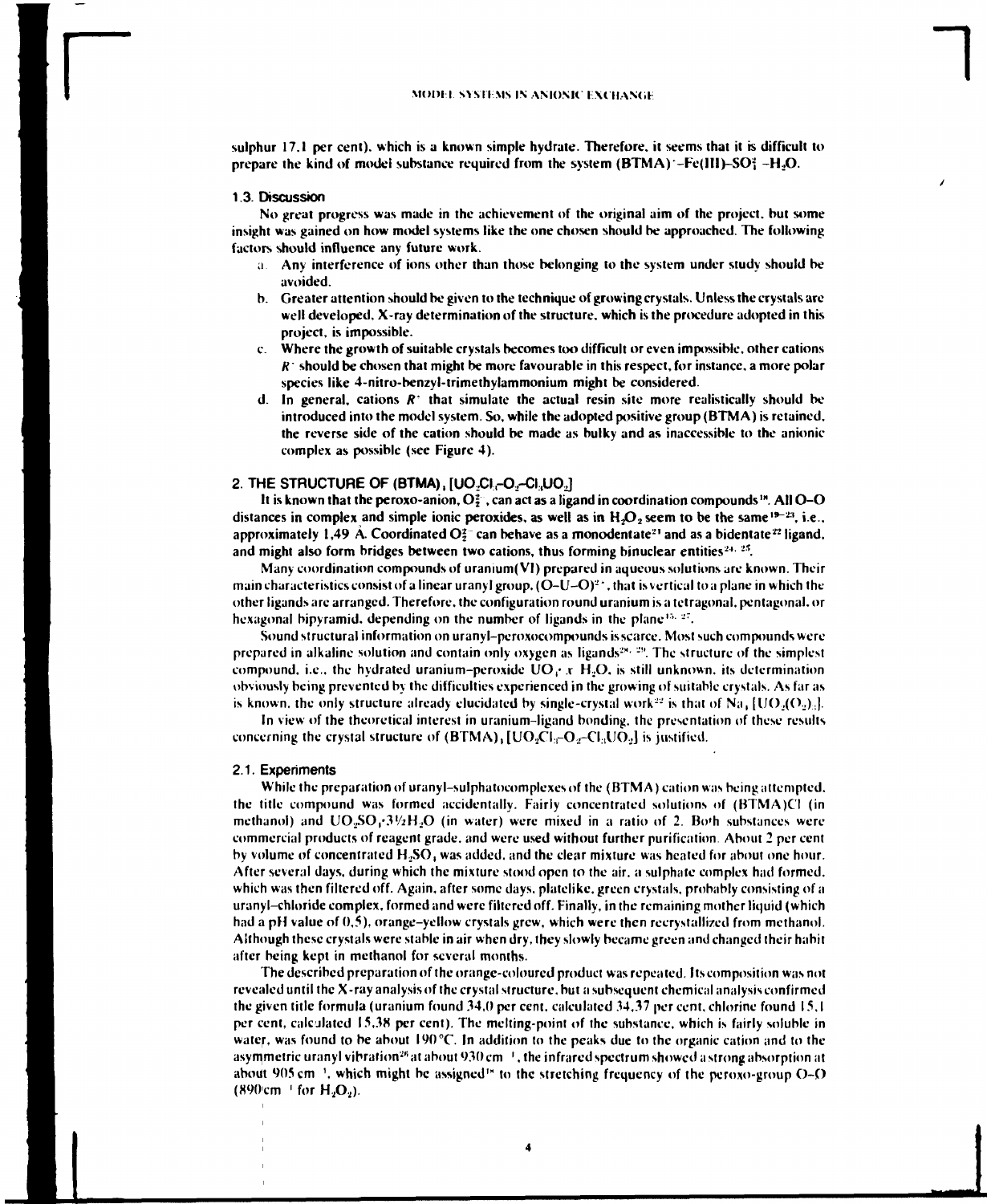An orange-yellow crystal from the original preparation was chosen for structural determination by X-rays. The crystal had the form of a parallelepiped having dimensions of approximately 0.11 by 0.17 by 0.27 mm ( $\bar{\mu}$  = 103.5 cm <sup>+</sup> for Mo K $\bar{\alpha}$ ). Precession and Weissenberg photographs showed that the crystal was monoclinic. with systematic absences leading to the centrosymmetrical space-group P2,/c. The lattice constants, which were determined precisely on a two-circle automatic diffractometer having Weissenberg equi-inclination geometry (STADI 2 from Stoë, Darmstadt), were  $a = 8.869 \pm 0.005$  A,  $b = 11.013 \pm 0.005$  A,  $c = 25.60 \pm 0.01$  A, and  $\beta = 103.66 \pm 0.10$  ° (cell volume = 2430 A<sup>3</sup>).

The diffractometer was then used to measure 5362 reflections (graphite monochromatized Mo-K<sub>a</sub>, radiation,  $\omega$ -scan,  $\theta$ -dependent scan width, counting time for 0.02° step 1 second, either background 20 seconds, seven layers  $0kL.6kL$ ,  $\theta_{max} = 30^{\circ}$  for the first two, and  $\theta = 20^{\circ}$  for the rest of the layer lines). The data reduction'" consisted of Lp- and an approximate spherical-absorption correction ( $\bar{\mu}R = 1.13$ ) (also see the Appendix), omission of systematic absent, zero-intensity and  $F \leq$ 2<r reflections, and a merging of symmetry-related reflections. Calculations were done with 2442 unique reflections, and the least-squares refinement was based on *F.* The necessary computations were done with the crystallographic computer-programme  $SHELX<sup>31</sup>$  and the atomic-scattering factors of Cromer and Mann<sup>32</sup> for the lighter atoms. For uranium, the respective values of Doyle and Turner" were used, together with the real and imaginary correction factors for anomalous dispersion of Cromer and Liberman". Neutral atoms were assumed throughout.

A three-dimensional Patterson synthesis revealed the positions of the uranium atoms, and subsequent Fourier syntheses, together with full-matrix least-squares refinement, the rest of the atoms, all of which occupy the general position  $4e$  in  $P2<sub>1</sub>/c$ .

The  $UO<sub>2</sub>$  group, three coordinating CI atoms, and one (BTMA) cation were located easily, but interpretation of the electron density between the two closely approaching uranium atoms linked by a centre of symmetry was not straightforward. The best fit — also in view of normally occurring temperature parameters — was obtained by introduction of a peroxogroup across  $\overline{1}$  as a bridging entity. Together with the second (BTMA) cation, which was then found by ditferent Fourier methods, the asymmetric unit consists of  $(BTMA)_2[UO_2Cl_3(O_2)_1]$ , four of which fit into one unit cell (calculated density  $1.89$  g/cm<sup>3</sup>). Least-squares refinement, including all atoms, variation of interlayer scaling-factors. and anisotropic treatment of uranium and chlorine, finally resulted in a conventional residual index  $R = 0.114$  and a simple  $\frac{1}{r}$   $(r(F)^2$  weighting scheme yielded a quadratic  $R_{\mu} = 0.072$ , where

$$
R = \frac{\sum |F_o - |F_c||}{\sum F_o}, \qquad R_w = \sqrt{\frac{\sum w(F_o - |F_c|)^2}{\sum wF_o^2}}.
$$

The final atomic positions are given in Table 1, and some distances and angles are given in Table 2. Figure 5 shows a projection of the structure along [010]. A list of observed and calculated structure factors is available on request.

#### **2.2. Discussion**

The title compound that was arrived at can be described as consisting of puckered sheets of binuclear  $[UO_2Cl_3-O_2Cl_3UO_2]^+$  anions parallel to the *a, b*-plane, interleaved by (BTMA)<sup>+</sup> cations that are arranged along the  $c$ -axis. The positive ammonium 'heads' of the two crystallographically different (BTMA) molecules point alternately to the one and to the other side in the direction of the anionic groups, while their phenyl 'tails' make up an inner uncharged section averse from them. The distances of uranium to nitrogen are in the range 5,10 to 5.93 A .

The average distances and angles in both (BTMA) molecules do not deviate significantly from what is expected<sup>35</sup>: N-C (ammonium group) = 1.493 A and 1.498 A for the first and second (BTMA) respectively (expected 1.479 A), C-C (phenyl ring) = 1.367 A and 1.374 A (1.395  $\AA$ ), C-N-C (tetrahedral angle) =  $109.47^{\circ}$  and  $109.70^{\circ}$  (109.47°). C-C-C (hexagon angle) = 119.97° and 119.88°  $(120^\circ)$ . The N-C-phenyl angle on the methylene group is somewhat larger than the tetrahedral angle (115.0°. 115.1°), probably owing to steric repulsion. All the atoms of both benzyl groups lie in a common plane and have a maximum deviation of less than 0.04 A .

The binuclear anion  $[UO_2Cl_3-O_2Cl_3]UO_2]'$  can best be described as consisting of two identical (since they arc linked by a centre of symmetry), irregular, pentagonal bipyramids. sharing the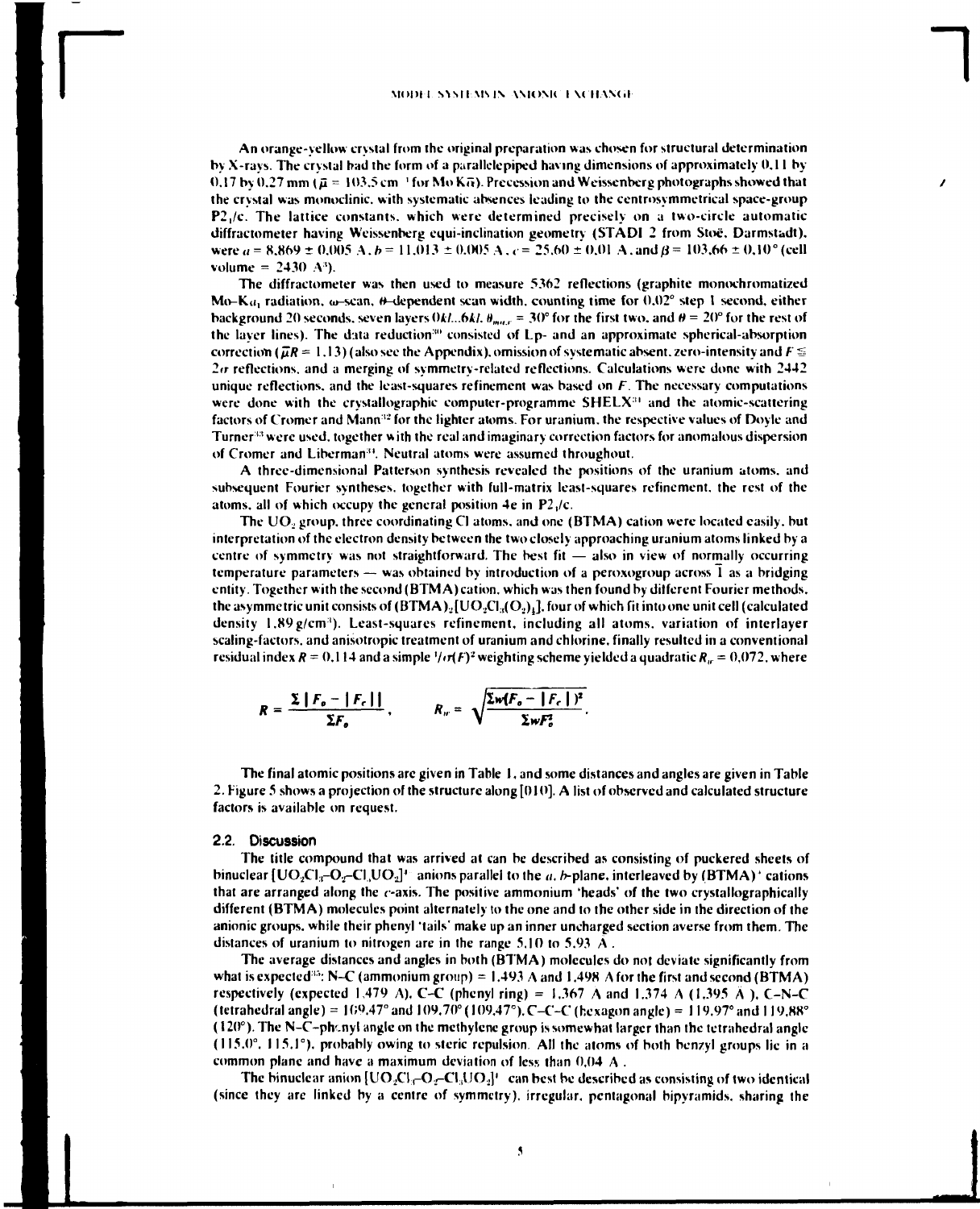#### **M'mi-.l SYM'I-AtS IN** AMDXIl' **I \ l HANíil**

**peroxogroup as a common edge. The central uranium atom lies in one plane with its five equatorial ligands (the maximum deviation from the best plane through uranium, the three chlorine atoms, and the peroxo-entity is 0.14 A ) nearly vertical to the arrangement of the linear uranyl group. The linearity of the latter is not required by the space group. The O-O distance in the peroxogroup is the same as that found in other peroxides (see Section 2). and the mean U-O (peroxy) distance complies,**  within the limits of error, with that<sup>22</sup> in the structure of  $Na_4UO_n·9H_2O$  (2.30 A against 2.27 A ). The **U-O (uranyl) as well as the U-CI distances (mean 1.778 A and 2.713 A respectively) are in good**  agreement with those determined in other uranyl and uranyl-chloride compounds<sup>15, 38</sup>.

**It is thought that the large standard deviations in the positions of the atoms, and hence in the distances between them, are mainly due to the strong scattering power of uranium in relation to that of the very much lighter atoms present, which renders the precise positioning of the latter difficult. Therefore, much depends on the scattering behaviour of uranium and thus the proper choice of its scattering factors. Besides the factors mentioned, use was made of the scattering factors of Cromer**  and Waber<sup>17</sup> for neutral uranium and for U\*', and different factors for anomalous dispersion were also **employed (e.g.. those used by Roof") or omitted altogether. In all instances, no better results were obtained, and the same is true for the introduction of an extinction parameter that was subjected to least-squares refinement. In the different Fourier maps, some electron density was always found, left round uranium at a distance of less than I A. which could not be accounted for by thermal motion, and probably reflects an inadequate description of the scattering by uranium atoms.** 

In the described preparation of the peroxocomplex without *the* initial addition of any peroxide, **the manner of formation is not yet understood. A possibl .iiechanism could be the addition of molecular oxygen onto a uranyl-chloride complex with subsequent reduction by the methanol present, involving an intermediate, mixed-valency uranium species. Bayer and Schretzmann \*" claim that similar oxygenation takes place for**  $[(NH_3)_5Co-O_2-Co(NH_3)_3]$  **(NO<sub>3</sub>)<sub>3</sub>, the cation of which compound displays nearly the same structural features as were found for the binuclear uranyl anion. Some older work'" reports the formation of a uranyl-peroxo-carbonatocomplcx in the presence of alcohol, also without added H20..,. However, any attempt to prepare the compound by bubbling of**  pure oxygen through an acid aqueous-methanolic solution of 4 (BTMA)Cl/UO<sub>2</sub>Cl<sub>2</sub> (also under **ultraviolet radiation) proved unsuccessful (see the Appendix). Therefore, it is possible that the formation of the peroxocomplex is directly linked to the solid state, in which packing effects due to the elongated form of the (BTMA) cation play a dominating role. For further information on inorganic dioxygen carriers, which are essential in biological systems, the reader is referred to the review of**  Bayer and Schretzmann<sup>39</sup> and the more recent review of McLendon and Martell<sup>26</sup>.

#### **3. ACKNOWLEDGEMENT**

**Grateful acknowledgement is made to the Rand Afrikaans University for use of their computer.** 

### **4. REFERENCES**

 $\pm 1$ 

- **1. KATZ. J.J., and SEABORG, GT. The chemistry of the actinidc elements. London. Methuen. 1957.**
- **2. Uranium in South Africa 1946-1956: a joint symposium arranged by the five constituent societies of the Associated Scientific and Technical Societies of South Africa. Johannesburg, Associated Societies, 1957.**
- **3. DASHER, .!.. GAUDIN, A.M., and McDONALD. R.D. Engineering aspects of ion exchange in hydrometallurgy.** *J. Metals,* **vol. 9. 1957. p. IS5.**
- **4. KAUFMAN. D., and LOWER, G.W. Ion-exchange process for the recovery of uranium. U.S. Atomic Energy Commission,** *ACCO-68,* **1954.**
- **5. AHRLAND. S. On the complex chemistry of the uranyl ion. V. The complexity of uranyl sulfate.** *Acta Chem. Scund.,* **vol. 5. 1951. p. 1151.**
- **6. MC DOWKLL. W.J., and BAES. C.F. Uranium extraction by dodecylamine sulfate./,** *phys. Chem.,* **vol.62. 1958. p. 777.**
- **7. DAY. R.A., and POWERS, R.M. Extraction of uranyl ion from some aqueous salt solutions with 2-thenoyltrifluoroacetone.** *J. Amer. Chem. Soc,* **vol. 76. 1954. p. 3895.**
- **8. NEEDES. C.R.S.. and FINKELSTEIN, N.P. The calculation of the equilibrium distribution of metal-ion complexes in multicomponent aqueous systems. Johannesburg, National Institute for Metallurgy.** *Report no. 1093.* **Nov. 1970. p. 8.**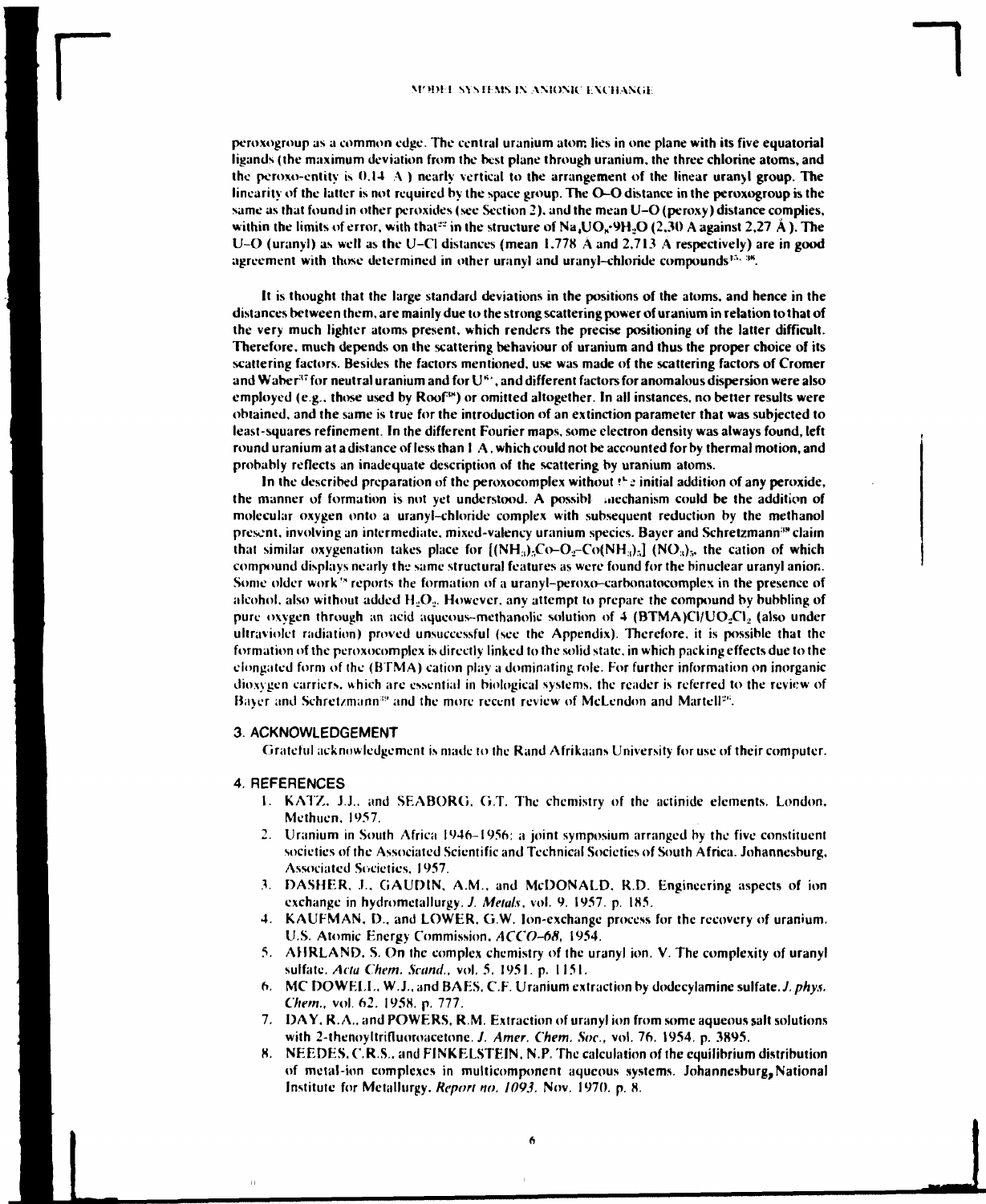# **r <sup>i</sup> MODHL SYSTEMS IN ANIONIC ENCHANGE**

- 9 . ARDEN . T.V. . an d WOOD . GA . Adsorptio n o f comple x anion s fro m uranyl sulfate solution by anion-exchange resins. *J. chem. Soc.* 1956. p. 1596.
- 10. ERISTAVI, D.I. Sorption of uranyl ions on anion-exchange resins saturated with anionic ligands . *Zh. Fiz- Khim..* vol . 46 . 1972 . p . 1165.
- 11. ROSS, M., and EVANS, H.T. The crystal structure of cesium biuranyl trisulphate.  $\text{Cs}_{\text{2}}(\text{UO}_{2})_{2}$ (SO,), . *J. inorg. nucl. Chem..* vol . 15 . 1960 . p . 338.
- 12. LIPOVSKII, A.A., and KUZINA, M.G. Infrared absorption spectra and structure of tridecylammonium sulfate, bisulfate, and uranyltrisulfate. Russ. *J. inorg. Chem.*, vol. 10. 1965. p. 740.
- 13. OHWADA, K. I.R. spectra of uranyl ion attached to ion exchange resins. *J. inorg. nucl. Chem., vol. 29. 1967. p. 1802.*
- 14. LARSON , K.B . Adsorptio n o f iron(III}-surfat e comple x anion s b y a n anio n exchang e resin. Thesis, M.I.T., Cambridge, Mass., 1954. (Available as NIM Microfilm no. 48.)
- 15. CHERNYAEV, I.I. ed. Complex compounds of uranium. Jerusalem, IPST, 1966.
- 16. HALL, D., RAE, A.D., and WALTERS, T.N. The crystal structure of dicesium tetra-chlorodioxouranium(VI). *Acta Cryst.*, vol. 20. 1966. p. 160.
- 17. STARITZKY, E., and SINGER, J. Optical and X-ray data on a group of isostructural uraniu m an d plutoniu m compounds . *Acta Cryst.,* vol . 5 . 1952 . p . 536.
- 18. CONNOR, J.A., and EBSWORTH, E.A.V. Peroxy compounds of transition metals. Adv. *inorg. Chem. Radiochem.,* vol . 6 . 1964 . p . 279.
- 19. FOPPL. H. Crystal structures of the alkali peroxides. Z. *anorg. allg. Chem.*, vol. 291. 1957. p. 12. (I n German.)
- 20. ABRAHAMS, S.C., and KALNAJS, J. The crystal structure of barium peroxide. Acta Cryst., vol. 7 . 1954 . p . 838.
- 21. STROMBERG . R . Least-square s refinemen t o f th e crystal structur e o f potassium peroxochromate . *Acta Chem. Scand.,* vol . 17 . 1963 . p . 1563.
- 22. ALCOCK, N.W. The structure of the uranyl triperoxide ion. *Chem. Comm.*, vol. 15. 1966. p. 536.
- 23. ABRAHAMS, S.C. Stereochemistry of subgroup VIB of the periodic table. *Quart Rev.*, vol. 10. 1956 . p . 407.
- 24. VANNERBERG, N.G., and BROSSET, C. The crystal structure of decaamine- $\mu$ -peroxydicobalt pentanitrate  $[(NH_3)_5CoO_2Co(NH_3)_5] (NO_3)_5$ . *Acta Cryst.*, vol. 16 . 1963 . p . 247.
- 25. VANNERBERG, N.G. The crystal structure of decaamine–µ–peroxydicobalt tetrathiocyanate . *Acta Cryst.,* vol . 18 . 1965 . p . 449.
- 26. McLENDON, G., and MARTELL, A.E. Inorganic oxygen carriers as models for biological systems . *Coord. Chem. Rev.,* vol . 19 . 1976 . p . 1.
- 27. ROSS, M., and EVANS, H.T. The crystal structure of cesium biuranyl trisulphate,  $Cs<sub>2</sub>$ (UO<sub>2</sub>)<sub>2</sub>(SO<sub>4</sub>)<sub>3</sub>. *J. inorg. nucl. Chem.*, vol. 15. 1960. p. 338.
- 28. ROSENHEIM, A., and DAEHR, H. Peruranates. Z. anorg. allg. Chem., vol. 208. 1932. p. 81. (I n German.)
- 29. RODE, E.Y., *et al.* Uranium peroxide hydrates. *Russ. J. inorg. Chem.*, vol. 6. 1961. p. 1331.
- 30. PAULUS , H . Compute r program . Darmstadt.
- 31. SHELDRICK, G.M. Crystallographic computer programme SHELX. Cambridge, 1975. (Privat e communication.)
- 32. CROMER, D.T., and MANN, J.B. X-ray scattering factors computed from numerical Hartree-Fock wavefunctions. *Acta Cryst.*, vol. A24. 1968. p. 321.
- 33. DOYLE, P.A., and TURNER, P.S. International tables for crystallography. Birmingham, Kynoc h Press . 1974 . vol . IV . p . 99.
- 34. CROMER, D.T., and LIBERMAN, D. Relativistic calculation of anomalous scattering factor s fo r X-rays . *J. Chem. Phys.,* vol . 53 . 1970 . p . 1891.
- 35. International table s fo r crystallography . Birmingham . Kynoc h Press , 1968 . vol . III . p . 275.
- 36. BOIS C., DAO, N.Q., and RODIER, N. Refinement of the crystal structure of the bis (tricthylammonium) tetrachloridedioxouranium (VI). *J. inorg. nucl. Chem.*, vol. 38. 1976. p. 755.
- 37. CROMER, D.T., and WABER. J.T. Scattering factors computed from relativistic Dirac-Slater wave functions. *Acta Cryst.*, vol. A18. 1965. p. 104.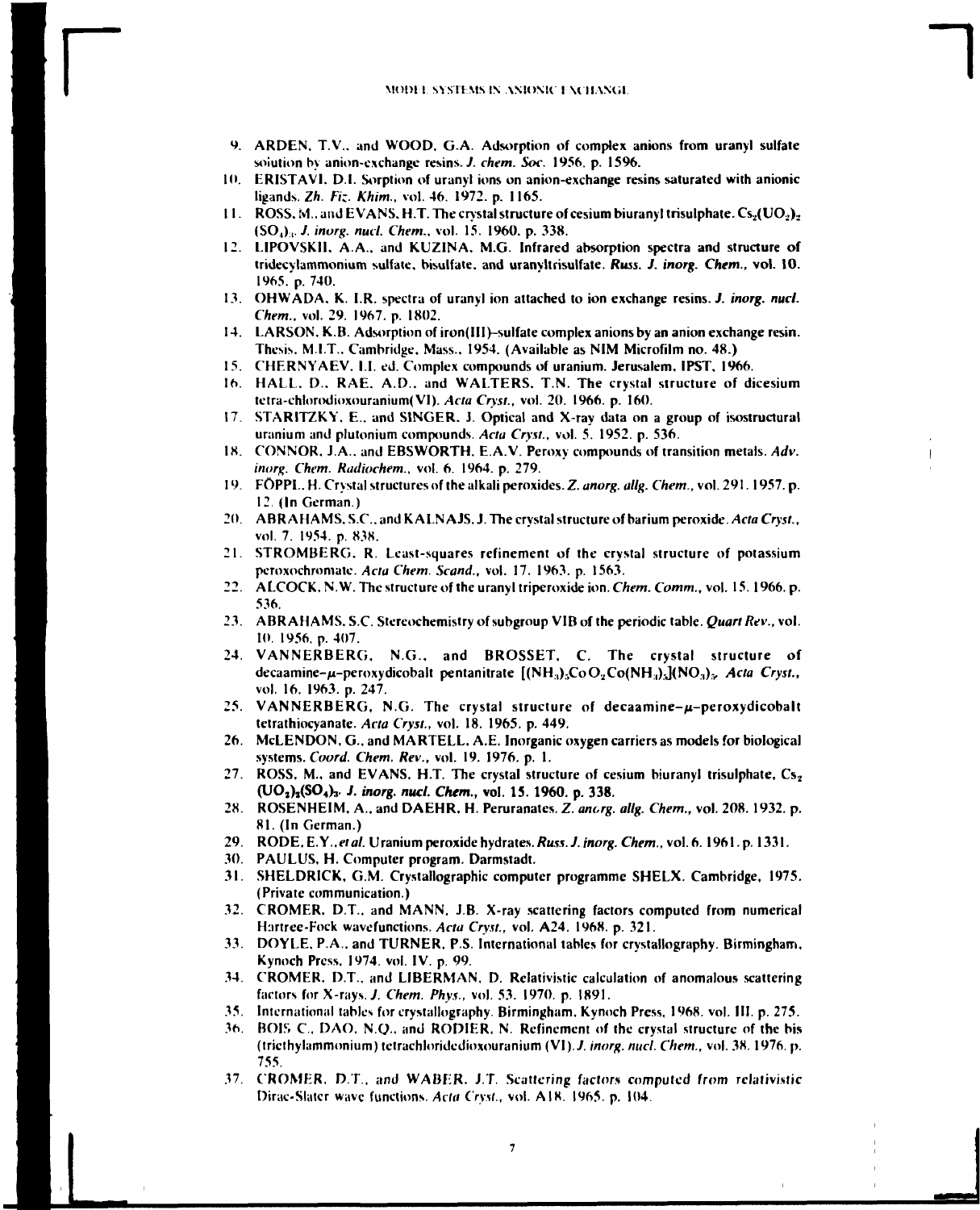- 38. ROOF, R. Experimental atomic scattering factors and anomalous dispersion corrections for Th, U and Pu. Acta Cryst., vol. 14. 1961. p. 934.
- 39. BAYER, E., and SCHRETZMANN, P. Reversible oxygenation of metal complexes. Structure and bonding. Berlin, Springer, 1967. vol. 2. p. 181. (In German.)

|                                                                                                    | ບ້າ                                                                       | $-0.0005(6)$ |            |            |                                | 0,0116(42)    | 0.0030(45)                       | 0,0178(41)             |            |             |                                                                 |                                                                                      |                                                                           |                                                                                  |                                                       |             |               |             |               |                     |             |               |            |             |            |             |            |            |               |             |
|----------------------------------------------------------------------------------------------------|---------------------------------------------------------------------------|--------------|------------|------------|--------------------------------|---------------|----------------------------------|------------------------|------------|-------------|-----------------------------------------------------------------|--------------------------------------------------------------------------------------|---------------------------------------------------------------------------|----------------------------------------------------------------------------------|-------------------------------------------------------|-------------|---------------|-------------|---------------|---------------------|-------------|---------------|------------|-------------|------------|-------------|------------|------------|---------------|-------------|
| Fractional atomic coordinates $x, y, z$ , and temperature parameters $U$<br>of the asymmetric unit |                                                                           |              |            |            |                                |               |                                  |                        |            |             |                                                                 |                                                                                      |                                                                           |                                                                                  |                                                       |             |               |             |               |                     |             |               |            |             |            |             |            |            |               |             |
|                                                                                                    | $U_{\rm B}$                                                               | 0,0044(6)    |            |            |                                | 0,0059(46)    | $-0.0084(57)$                    | 0,0031(45)             |            |             |                                                                 |                                                                                      |                                                                           |                                                                                  |                                                       |             |               |             |               |                     |             |               |            |             |            |             |            |            |               |             |
|                                                                                                    | J.,                                                                       | 0,00200(7)   |            |            |                                | $-0,0107(49)$ | $-0.0067(45)$                    | $-0,0016(47)$          |            |             | 0.0909(141) The error in the last digit is given in parentheses |                                                                                      |                                                                           | $0.0351(69)$ exp $[-2\pi^2(U_1h^2a^{9} +  2U_1hba^6b^4 + )]$ , i.e., in terms of |                                                       |             |               |             |               |                     |             |               |            |             |            |             |            |            |               |             |
|                                                                                                    | $\mathbf{s}^2$                                                            | 0,0567(8)    |            |            |                                | 0,0525(45)    | 0.0958(62)                       | 0,0551(45)             |            |             |                                                                 |                                                                                      |                                                                           |                                                                                  |                                                       |             |               |             |               |                     |             |               |            |             |            |             |            |            |               |             |
|                                                                                                    | .<br>ئ                                                                    | 0,0364(6)    |            |            |                                | 0,0661(52)    | 0,0338(40)                       | 0,0578(46)             |            | Note:       |                                                                 | 0,0898(140) The temperature parameter U is given either as isotropic U <sub>im</sub> | 0.0566( $94$ ) for as anisotropic $U_{\nu}$ , referring to the expression |                                                                                  | 0,0762(120) mean-square amplitudes of vibration in Å? |             |               |             |               |                     |             |               |            |             |            |             |            |            |               |             |
|                                                                                                    | $\boldsymbol{\mathcal{U}_{\omega\omega}}\boldsymbol{\mathcal{U}_{\nu_1}}$ | 0,0466       | 0.0378(48) | 0,0479(55) | $\tilde{c}$<br>0,0576          | 0,0593(25)    | 28)<br>0,0648                    | $\mathbf{a}$<br>0,0565 | 0.0523(73) | 0.0858(135) |                                                                 |                                                                                      |                                                                           |                                                                                  |                                                       | 0,1079(167) | 0,0977(152)   | 0,0818(125) | 0,0707(110)   | 0,0602(79)          | 0.04991 86) | 0.0739(115)   | 0,0502(85) | 0,0517(87)  | 0,0458(81) | 0,0742(116) | 0,0587(93) | 0.0614(98) | 0,0513(86)    | 0.0664(106) |
|                                                                                                    | .,                                                                        | 0,5366(1)    | 0.5224(7)  | 0,5515(8)  | $\widehat{\bullet}$<br>0,52671 | 0.6384(3)     | $\widehat{\mathbf{t}}$<br>0.5802 | 0,4455(3)              | 0,3511(10) | 0,3365(17)  | 0,3329(18)                                                      | 0,4110(18)                                                                           | 0.3261(14)                                                                | 0,2656(11)                                                                       | 1,2395(16)                                            | 0,1832(21)  | 0,1532(19)    | 0,1806(17)  | 0,2345(15)    | 0,0506(11)          | 0.0440(12)  | 0,0035(15)    | 0,0596(12) | 0,0950(12)  | 0.1493(12) | 0,1832(16)  | 0,2327(13) | 1,2510(15) | 0,2219(13)    | 0,1716(15)  |
|                                                                                                    | ×.                                                                        | 0.6365(1)    | 0.5424(17) | 0,7306(19) | 0,4695(21)                     | 0.5562(8)     | 0,7952(7)                        | 0,7699(8)              | 0,4694(25) | 0.3448(41)  | 0,5029(43)                                                      | 0,4787(43)                                                                           | 0,5529(32)                                                                | 0.5488(25)                                                                       | 0,4663(38)                                            | 0,4685(50)  | 0.5390(47)    | 0,6235(40)  | 0,6255(36)    | 0,3572(27)          | 0,2224(30)  | 0,4073(37)    | 0.3875(30) | 0.3980(30)  | 0,3497(28) | 0,4059(37)  | (1360)(34) | 0.2574(34) | 0.2054(30)    | 0.2499(35)  |
|                                                                                                    | ×                                                                         | 0.1690(2)    | 0,3181(24) | 0,0226(26) | 0,0116(28)                     | 0,2206(11)    | 0,4012(12)                       | 0.1453(11)             | 0,2511(34) | 0,2056(54)  | 0,3964(56)                                                      | 0,2836(55)                                                                           | 0,1190(44)                                                                | 0,0703(36)                                                                       | $-0.0415(51)$                                         | (19)(190)   | $-0.0215(60)$ | 0,0867(53)  | 0.1308(47)    | 0,3323(35)          | 0,3135(41)  | 0.2542(49)    | 0,5024(40) | 0.2629(40)  | 0.3398(39) | 0,4620(48)  | 0.5348(43) | 0,4768(46) | 0.3465(42)    | 0.2777(47)  |
|                                                                                                    | &<br>≷                                                                    |              | ఠ          | $\approx$  | ဒ                              | ō             | $\frac{2}{5}$                    | $\ddot{\mathbf{c}}$    | $\bar{z}$  | ō           |                                                                 |                                                                                      |                                                                           | <b>COUCE</b>                                                                     |                                                       |             | ೮೮            |             | $\frac{6}{5}$ | $\ddot{\mathbf{z}}$ | $\vec{c}$   | $\frac{2}{5}$ | ĉ          | $\tilde{c}$ |            | ភិទី        | <u>ក</u>   | ិ          | $\frac{3}{5}$ | ថិ          |

TABLE 1

 $\overline{a}$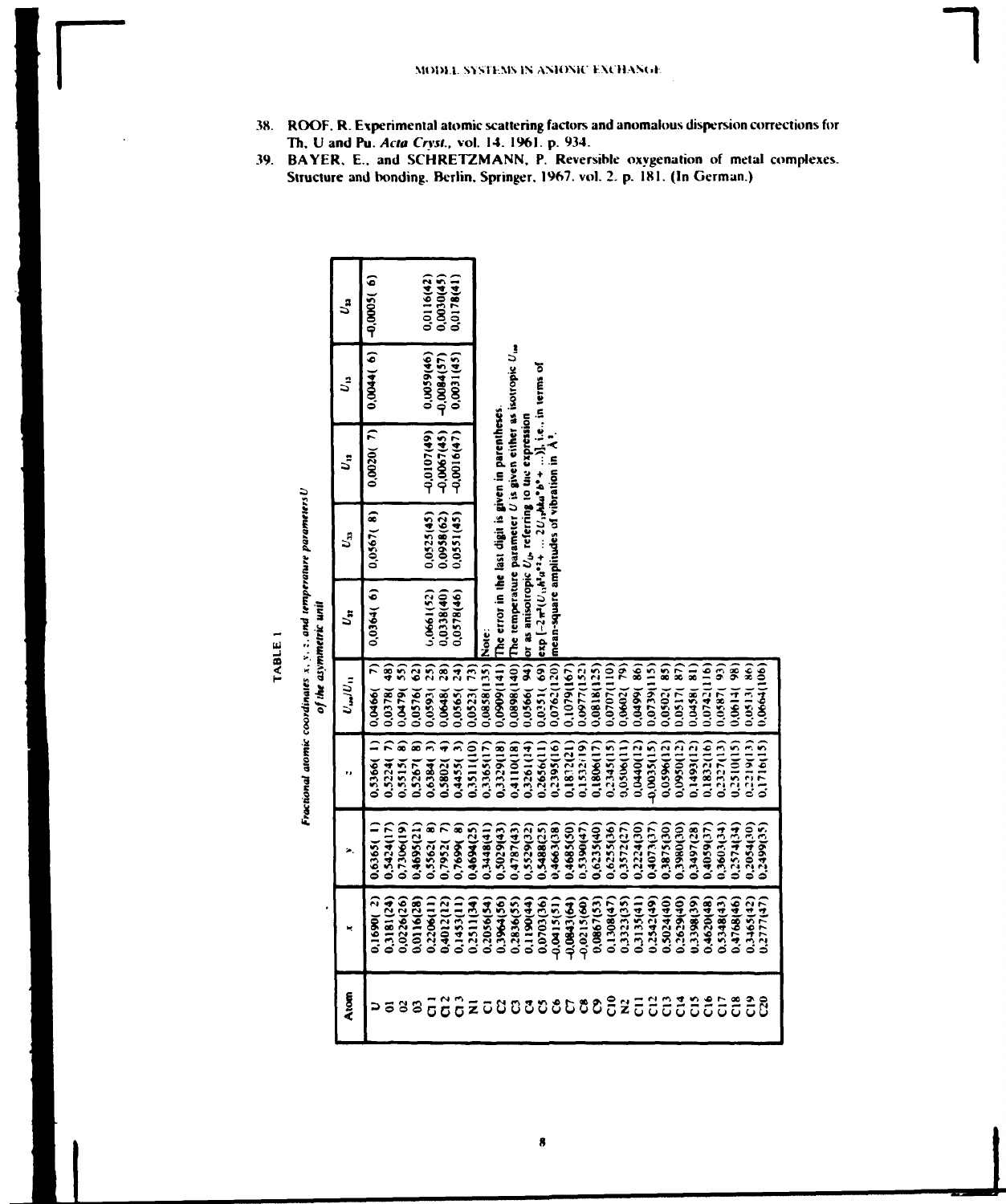# TABLE 2

# Some distances and angles in the structure of  $(BTMA)$ ,  $[UO_2Cl_3-O_TCl_3UO_3]$

|             | Distance, Å |                                                   | Angle, °   |
|-------------|-------------|---------------------------------------------------|------------|
| $U-U'$      | 4,346 (38)  | $U'$ – $U$ –01                                    | 88,8 (7)   |
| $U-01$      | 1,784 (27)  | $U'$ - $U$ -02                                    | 91,8(8)    |
| $U-02$      | 1,772 (28)  | $01-U-42$                                         | 179,3(1,0) |
| $U-03$      | 2,287 (30)  | $03 - U - C13$                                    | 76,8(6)    |
| $U-03'$     | 2.308 (28)  | $CI3-U-C12$                                       | 84,4 (4)   |
| $U - Cl1$   | 2,687(8)    | $Cl2-U-Cl1$                                       | 82,8 (4)   |
| $U - C12$   | 2,731 (28)  | $Cl1-U-03$                                        | 78,6 (6)   |
| $U-C13$     | 2,772(10)   | $03' - U - 03$                                    | 37,9(8)    |
| $03' - 03$  | 1,493 (29)  | $Cl1 - 03' - 03$                                  | 128,0(1,5) |
| $03 - C11$  | 3,166 (28)  | $03' - 03 - C13$                                  | 127,8(1,5) |
| $C11-C12$   | 3,583 (31)  | 03-C13-C12                                        | 93,4 (5)   |
| $C12-C13$   | 3,664(25)   | C <sub>13</sub> -C <sub>12</sub> -C <sub>11</sub> | 95,6 (4)   |
| $C13 - 03$  | 3,140 (33)  | $Cl2 - Cl1 - 03'$                                 | 94,0 (5)   |
|             |             |                                                   |            |
| N1-C1       | 1,454 (53)  | $CI-N1-C2$                                        | 110,8(3,0) |
| $NI-C2$     | 1,516(51)   | $CI-N1-C3$                                        | 107,6(3,0) |
| $N1-C3$     | 1,495 (51)  | $Cl-N1-C4$                                        | 109,0(2,7) |
| $N1 - C4$   | 1,508(45)   | $C2-N1-C3$                                        | 109,1(2,9) |
| $C4-C5$     | 1,507(44)   | $C2-N1-C4$                                        | 110,7(2,7) |
| $C5-C6$     | 1,394 (49)  | $C3-N1-C4$                                        | 109,6(2,7) |
| $C6-C7$     | 1,401(66)   | $N1-C4-C5$                                        | 115,0(2,7) |
| $C7-C8$     | 1,306 (70)  | $C4-C5-C6$                                        | 120,7(2,9) |
| $C8-C9$     | 1,405(64)   | $C4-C5-C10$                                       | 121,9(2,9) |
| $C9-C10$    | 1,342(56)   | $C6-C5-C10$                                       | 117,4(3,0) |
| $C10-C5$    | 1,355(47)   | $C5-C6-C7$                                        | 118,1(3,7) |
|             |             | $C6-C7-C8$                                        | 124,1(4,7) |
|             |             | $C7-C8-C9$                                        | 116,1(4,4) |
|             |             | $C8-C9-C10$                                       | 121,3(4,0) |
|             |             | $C9-C10-C5$                                       | 122,5(3,5) |
|             |             |                                                   |            |
| $N2-C11$    | 1,499 (44)  | $C11 - N2 - C12$                                  | 104,2(2,6) |
| $N2 - C12$  | 1,499 (47)  | $C11 - N2 - C13$                                  | 108,5(2,5) |
| $N2-C13$    | 1,509 (44)  | $C11-N2-C14$                                      | 109,3(2,5) |
| $N2 - C14$  | 1,484 (42)  | $C12-N2-C13$                                      | 106,7(2,5) |
| $C14-C15$   | 1,494 (43)  | $C12-N2-C14$                                      | 114,3(2,7) |
| $C15-C16$   | 1,366 (49)  | $C13 - N2 - C14$                                  | 113,4(2,5) |
| $C16 - C17$ | 1,374 (52)  | $N2 - C14 - C15$                                  | 115,1(2,6) |
| $C17-C18$   | 1,372 (52)  | $C14 - C15 - C16$                                 | 123,3(3,0) |
| $C18-C19$   | 1,346 (47)  | $C14-C15-C20$                                     | 121,2(2,9) |
| $C19 - C20$ | 1,378(50)   | $C16-C15-C20$                                     | 115,0(3,0) |
| $C20-C15$   | 1,409 (49)  | C15-C16-C17                                       | 123,3(3,5) |
|             |             | C16-C17-C18                                       | 119,0(3,3) |
|             |             | C17-C18-C19                                       | 120,3(3,4) |
|             |             | C18-C19-C20                                       | 119,9(3,3) |
|             |             | C19-C20-C15                                       | 121,8(3,2) |

 $\boldsymbol{9}$ 

 $\bar{1}$  .  $\bar{1}$ 

The error in the last digit is given in parentheses.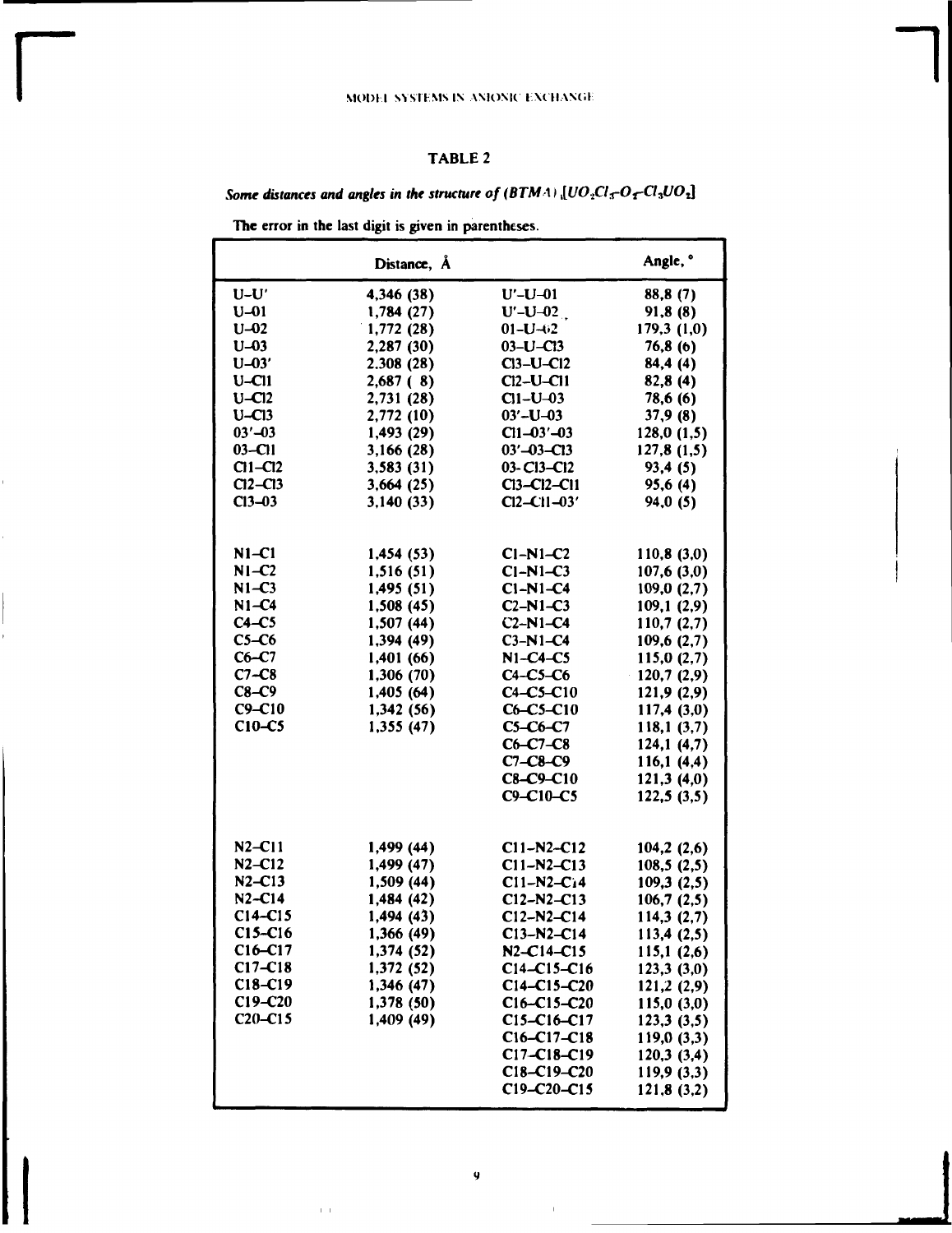

FIGURE 1 A typical strong-base anionic-exchange resin



FIGURE 2 The benzyl-trimethylammonium (BTMA) cation

 $\pm$   $\pm$   $\pm$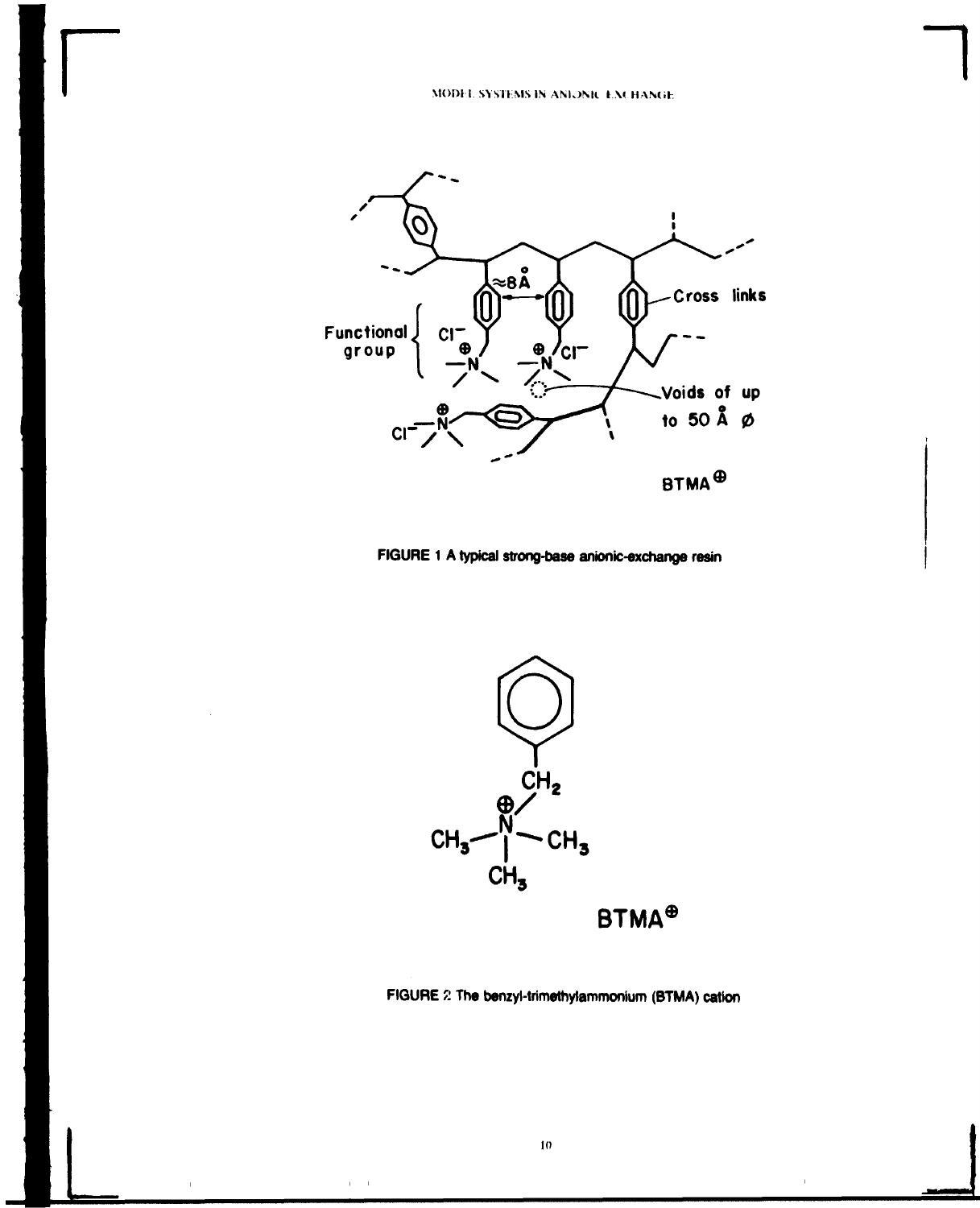MODEL SYSTEMS IN ANIONIC EXCHANGE



# FIGURE 3 Comparison of the infrared spectra of some compounds containing UO<sub>1</sub><sup>+</sup>, (BTMA), SO<sub>1</sub><sup>-</sup>, and  $H<sub>2</sub>O$ .

 $\overline{1}$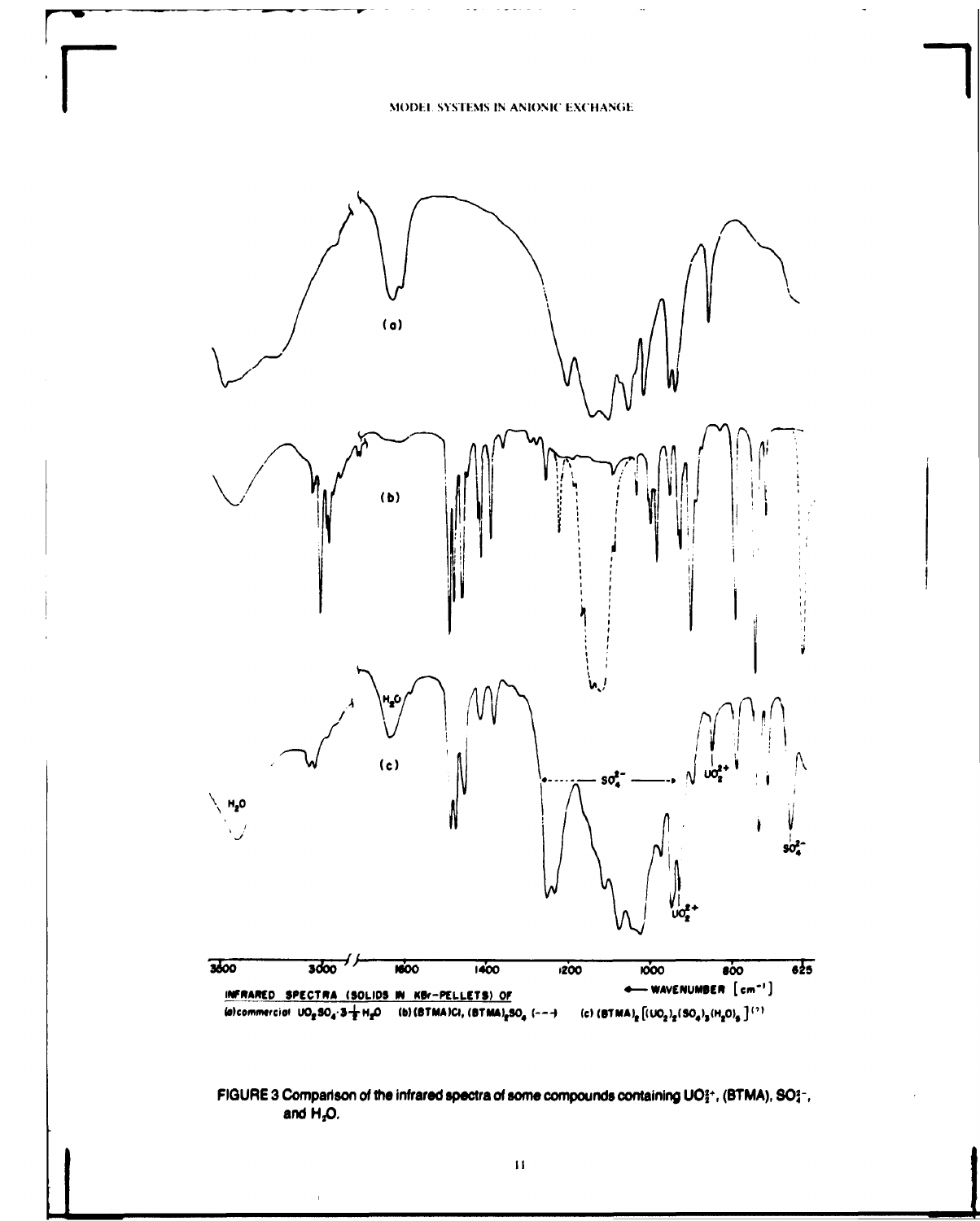

**FIGURE 4 Functional cationic groups** 

 $\overline{u}$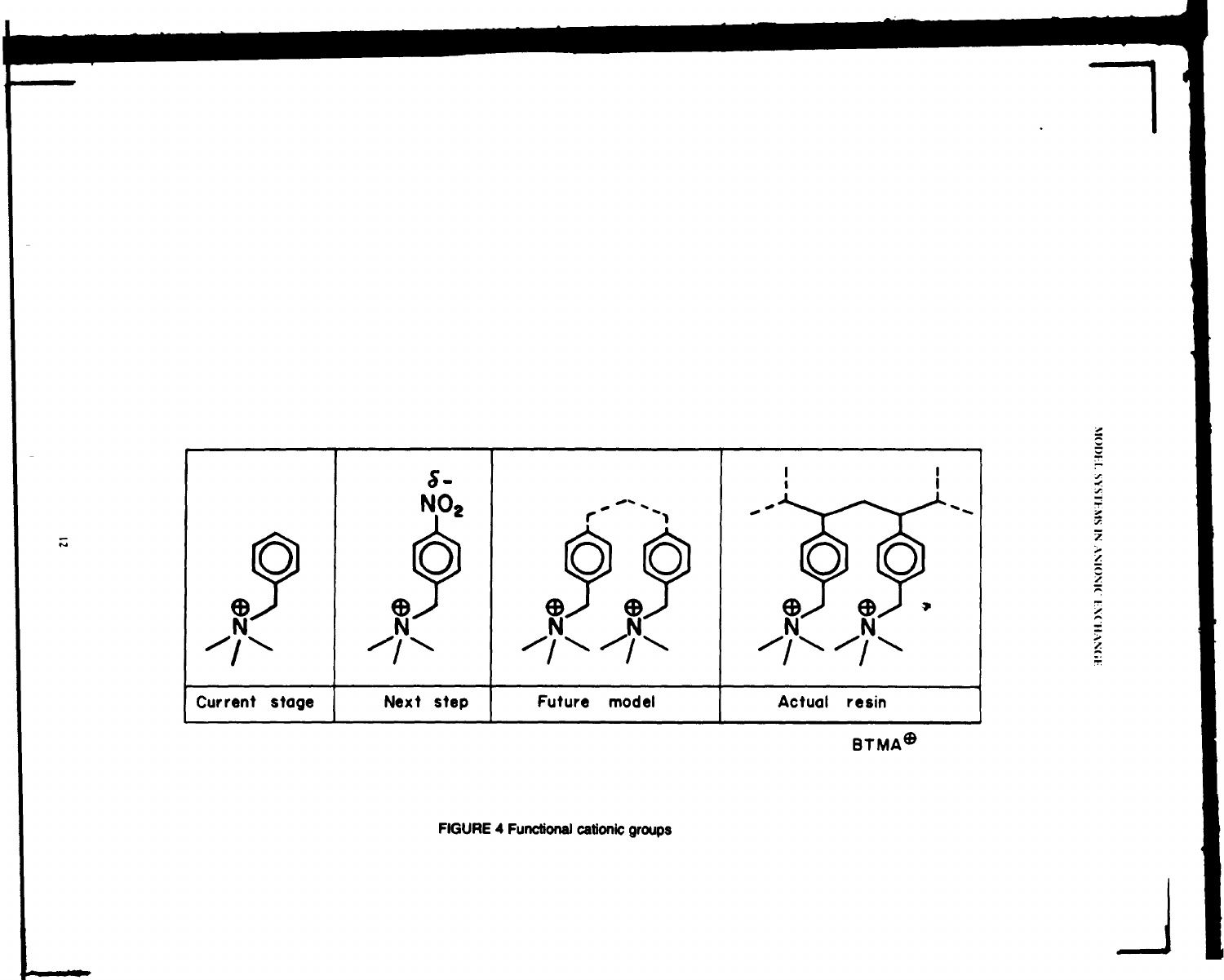# MODEL SYSTEMS IN ANIONIC EXCHANGE



FIGURE 5 Projection of the unit cell along the monoclinic b-axis.

 $\bar{1}$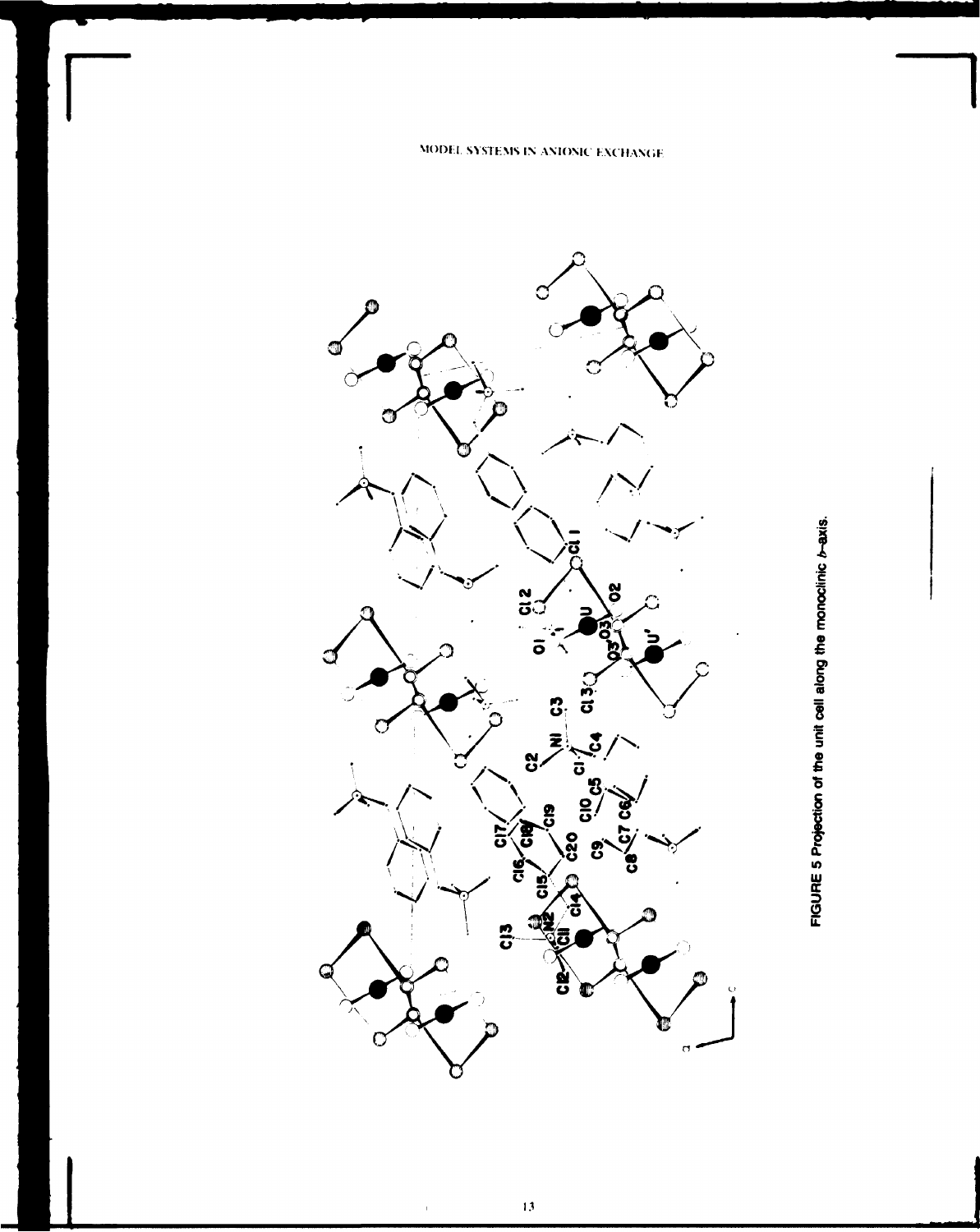## **MODEL SYSTEMS IN ANIONIC EXCHANGE**

# **PLATE I**

# **Photomicrographs of (BTMA)2[(UO.J.4S04).I(H;!Oh]**

**Top: The original crystalline product. Magnification 50 x.** 

 $\mathbf{1}$ 

**r** 

**Bottom: Crystals formed by slow diffusion into acetone of an aqueous solution of the original crystalline product. Magnification 50 x.**   $\ddot{\phantom{a}}$ 

 $\bar{1}$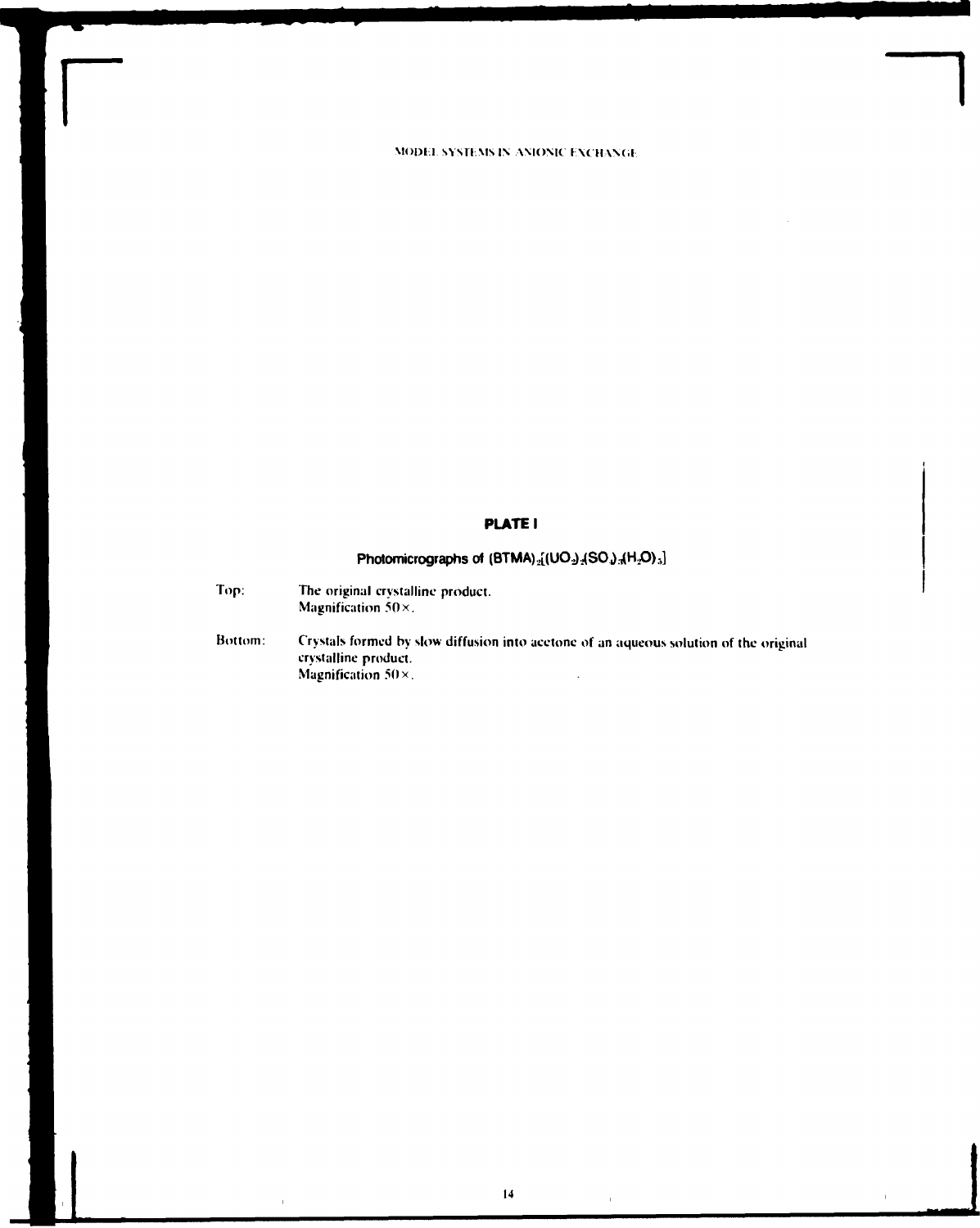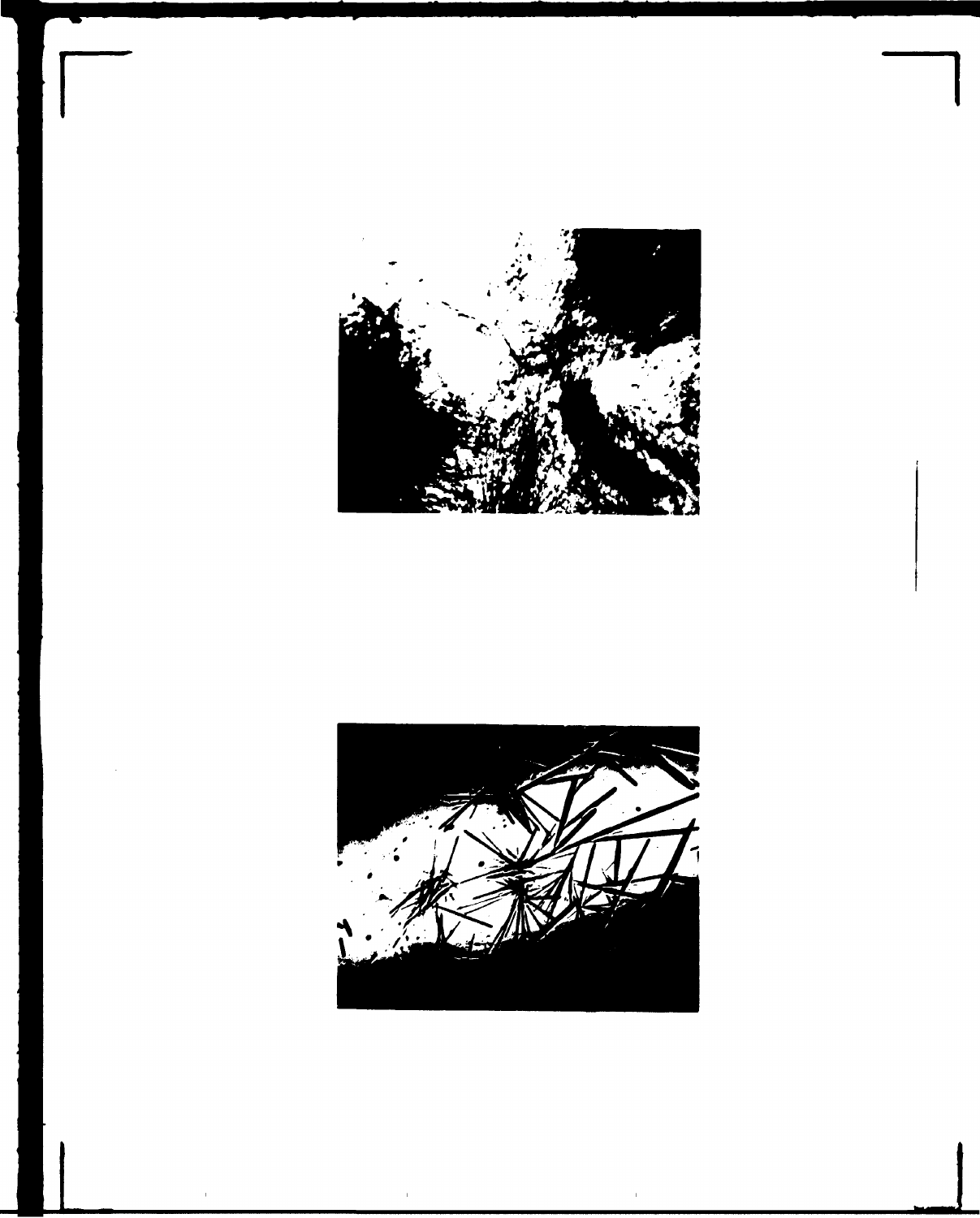#### **APPENDIX**

## **THE DATA-REDUCTION ROUTINE. AND ATTEMPTS TO SYNTHESIZE THE PEROXOCOMPOUND**

**The data reduction was done by use of a computer, which was programmed to allow for uneven background readings. Whenever the crystal is slightly disorientated during intensity measurements by whatever effects, thermal or mechanical — it is useful to correct for misreadings caused by this disorientation. On the assumption that the peak profile is of Gaussian type and that the peak maximum lies inside the scanning range (see Figure 1-1,a), the following correction is applied:** 

 $P = P_n(1 + F^2)$ , with  $F = QU / \exp \{(QU-1)^2 / QP^2\}$ 

**where** *P* **is the corrected intensity** 

*P<sub>u</sub>* is the uncorrected intensity

$$
QP = UNT/P_n
$$

 $QU = |UDIF/UNT|$ 

*UNT* **is the total background-reading** 

*UDIF* **is the difference between left and right background-readings.** 

The characteristic of the correction function  $F_{\alpha\beta\gamma}$  is shown in Figure I–1.b.

**It is easily seen that, for the described correction to be applied, it is necessary for the peak maximum to remain inside the (linear) scanning range. However, if the disorientation is such that the maximum lies completely outside the range, i.e., if the crystal is misaligned in a more general, two-dimensional manner (see Figure 1-1 ,c). the correction still improves the measurement, but will, of necessity, never come close to the true value.** 

**A small FORTRAN programme has been written to apply a spherical absorption correction on measured intensity data. Tabulated factors for absorption correction are used. If the crystal under study contains heavy elements, it is always advisable to allow for absorption effects. It is simplest to**  assume that the crystal is a sphere, for which the correction is only  $\theta$ -dependent. However, if the **crystal is not a real sphere, an approximation can be made by conversion of the actual volume of the crystal to that of a sphere having equal volume, from which the radius of the latter is determined as** 

$$
R = \sqrt[3]{\frac{3}{4\pi} \text{ vol (crystal)}}.
$$

**Obviously, this simplification applies only to specimens having shapes that are not too extreme.** 

**Attempts have been made to synthesize directly the described peroxocompound. After nearly**  stoichiometric amounts of  $UO_2Cl_2$ <sup>*-*</sup> *x*  $H_2O + 4$  (BTMA)Cl +  $UO_4$ <sup>*-*</sup> *x*  $H_2O$  (these substances having **been prepared especially for this purpose) were mixed in water, or diluted H<sup>2</sup> 0 <sup>2</sup> was added to an**  aqueous solution of  $\text{UO}_2\text{Cl}_2$  + 2 (BTMA)CI (whereupon pale-yellow uranium peroxide,  $\text{UO}_3\cdot x$  H<sub>2</sub>O, **is precipitated instantaneously), and slight heating of the mixtures, which were then allowed to stand open to the air, a microcrystalline orange solid formed after several days. However, for KCI instead of (BTMA)CI, neither a change of colour nor crystallization took place. Attempts to recrystallize the orange solid from water or methanol, or a mixture of both, failed, and large green crystals formed instead. If it is assumed that a peroxide-containing complex is formed initially, it seems that this complex decomposes in favour of a simple chloride complex. Any physical experiments with the microcrystallinc solid appeared senseless: no uniform product could be expected since the water content of the starting material, and thus the exact stoichiometry of the mixture, were unknown.** 

**The orange colour of the obtained solid seems to indicate the formation of the required compound, but its subsequent slow decomposition during recrystallization does not support this view. As mentioned earlier, the original crystals on which the determination of the structure was carried out were obtained by rccrystallization from methanol. However, in the open air, these crystals also formed a green product after a time. Therefore, it is possible that a certain partial pressure of oxygen is necessary to prevent decomposition of the peroxide. Further investigations in this direction were abandoned when the project was terminated.**